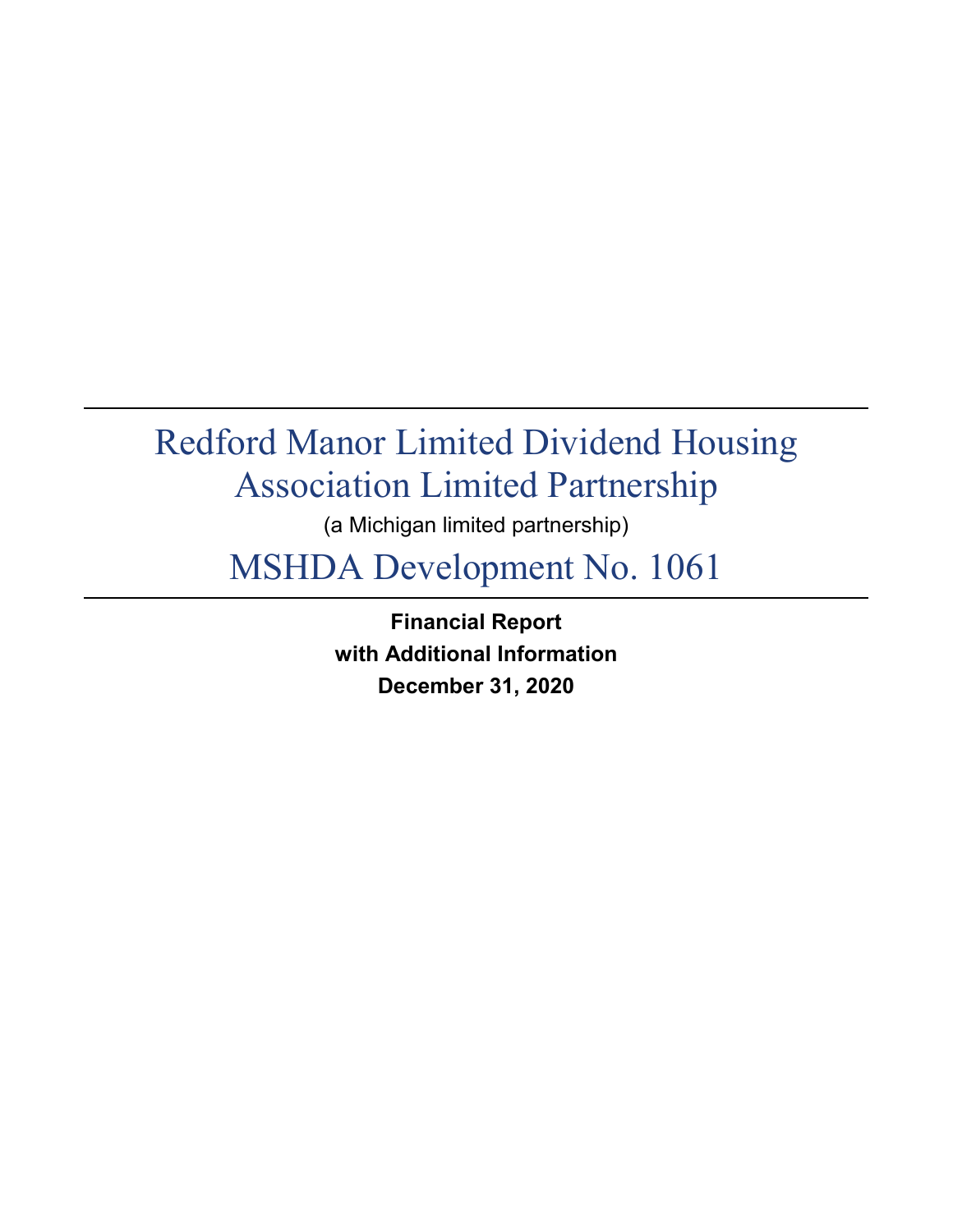### **Certificate of Partners**

I hereby certify that I have examined the accompanying financial statements and additional information of Redford Manor Limited Dividend Housing Association Limited Partnership, MSHDA Development No. 1061, and to the best of my knowledge and belief, they represent a true statement of the data set forth therein for the year ended December 31, 2020.

> Brian W. Carnaghi General Partner Representative Redford Manor, LLC

February 26, 2021 **Date** 

ID# 36-4531303

Partnership Employer Identification Number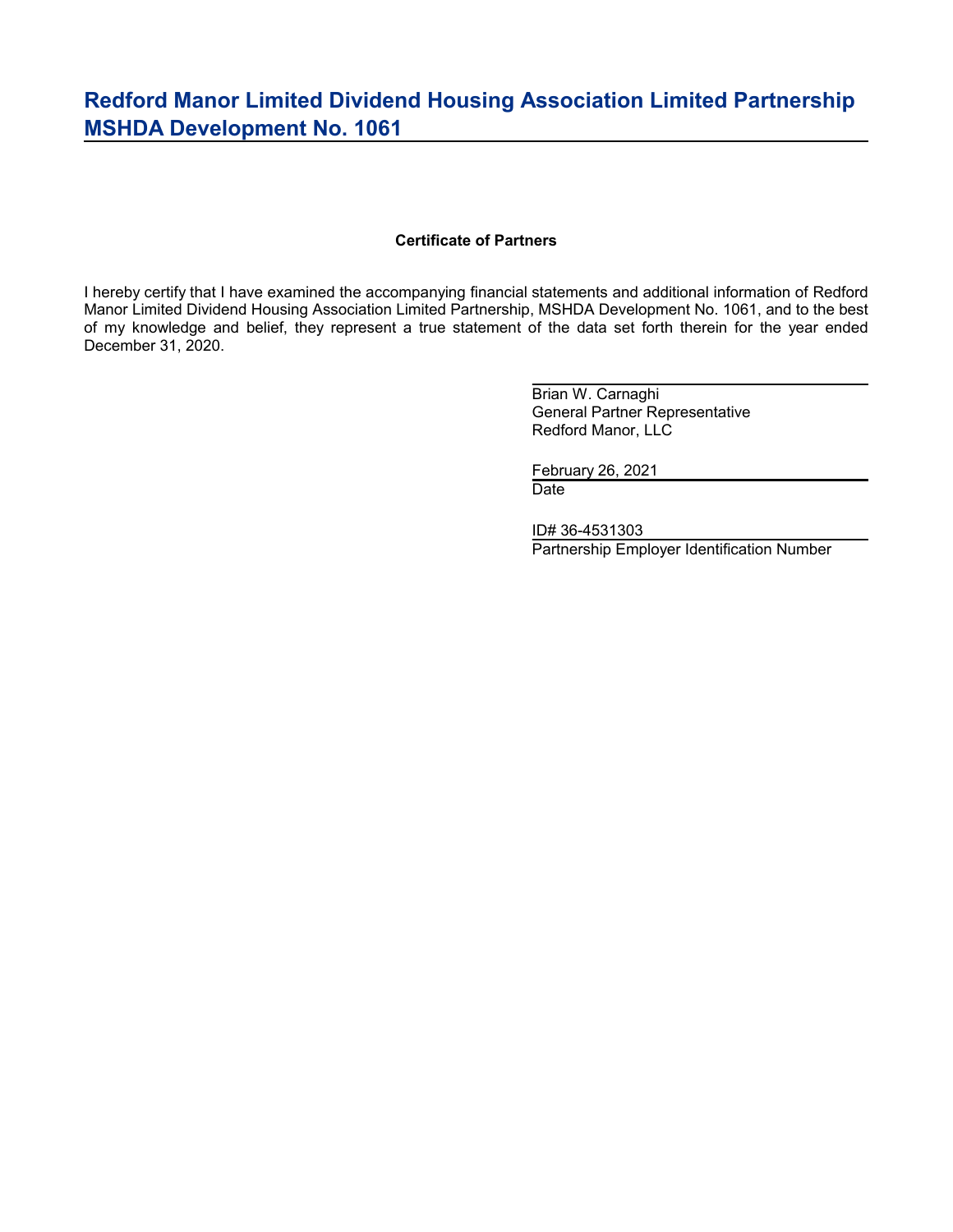|                                                                                                                                                                              | Contents  |
|------------------------------------------------------------------------------------------------------------------------------------------------------------------------------|-----------|
| <b>Independent Auditor's Report</b>                                                                                                                                          | $1 - 2$   |
| <b>Financial Statements</b>                                                                                                                                                  |           |
| <b>Balance Sheet</b>                                                                                                                                                         | 3         |
| <b>Statement of Operations</b>                                                                                                                                               | 4         |
| <b>Statement of Partners' Equity (Deficit)</b>                                                                                                                               | 5         |
| <b>Statement of Cash Flows</b>                                                                                                                                               | 6         |
| <b>Notes to Financial Statements</b>                                                                                                                                         | $7 - 12$  |
| <b>Additional Information</b>                                                                                                                                                | 13        |
| <b>Independent Auditor's Report on Additional Information</b>                                                                                                                | 14        |
| Schedule of Unadjusted Items                                                                                                                                                 | 15        |
| Schedule I - Funds Available for Distribution                                                                                                                                | $16 - 18$ |
| Schedule II - Funds Available for Distribution                                                                                                                               | 19        |
| Report on Internal Control Over Financial Reporting and on Compliance and Other Matters<br>Based on an Audit of Financial Statements Performed in Accordance with Government |           |
| <b>Auditing Standards</b>                                                                                                                                                    | $20 - 22$ |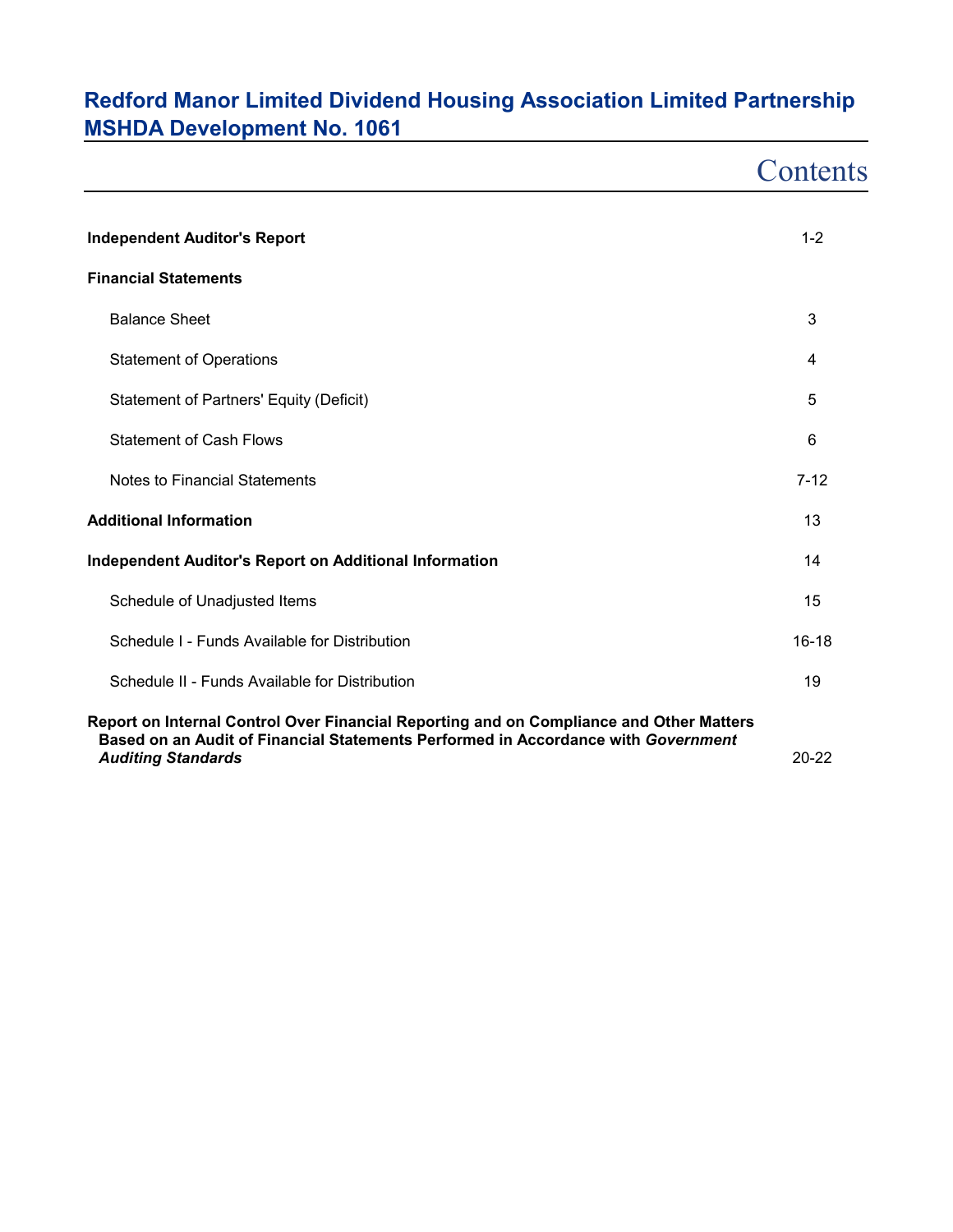

#### **Independent Auditor's Report**

To the Partners Redford Manor Limited Dividend Housing Association Limited Partnership

#### **Report on the Financial Statements**

We have audited the accompanying financial statements of Redford Manor Limited Dividend Housing Association Limited Partnership (a Michigan limited partnership), MSHDA Development No. 1061 (the "Partnership"), which comprise the balance sheet as of December 31, 2020 and 2019 and the related statements of operations, partners' equity (deficit), and cash flows for the years then ended, and the related notes to the financial statements.

#### *Management's Responsibility for the Financial Statements*

Management is responsible for the preparation and fair presentation of these financial statements in accordance with accounting principles generally accepted in the United States of America; this includes the design, implementation, and maintenance of internal control relevant to the preparation and fair presentation of financial statements that are free from material misstatement, whether due to fraud or error.

#### *Auditor's Responsibility*

Our responsibility is to express an opinion on these financial statements based on our audits. We conducted our audits in accordance with auditing standards generally accepted in the United States of America and the standards applicable to financial audits contained in *Government Auditing Standards*, issued by the Comptroller General of the United States. Those standards require that we plan and perform the audits to obtain reasonable assurance about whether the financial statements are free from material misstatement.

An audit involves performing procedures to obtain audit evidence about the amounts and disclosures in the financial statements. The procedures selected depend on the auditor's judgment, including the assessment of the risks of material misstatement of the financial statements, whether due to fraud or error. In making those risk assessments, the auditor considers internal control relevant to the entity's preparation and fair presentation of the financial statements in order to design audit procedures that are appropriate in the circumstances, but not for the purpose of expressing an opinion on the effectiveness of the entity's internal control. Accordingly, we express no such opinion. An audit also includes evaluating the appropriateness of accounting policies used and the reasonableness of significant accounting estimates made by management, as well as evaluating the overall presentation of the financial statements.

We believe that the audit evidence we have obtained is sufficient and appropriate to provide a basis for our audit opinion.

### *Opinion*

In our opinion, the financial statements referred to above present fairly, in all material respects, the financial position of Redford Manor Limited Dividend Housing Association Limited Partnership, MSHDA Development No. 1061, as of December 31, 2020 and 2019 and the results of its operations and its cash flows for the years then ended in accordance with accounting principles generally accepted in the United States of America.

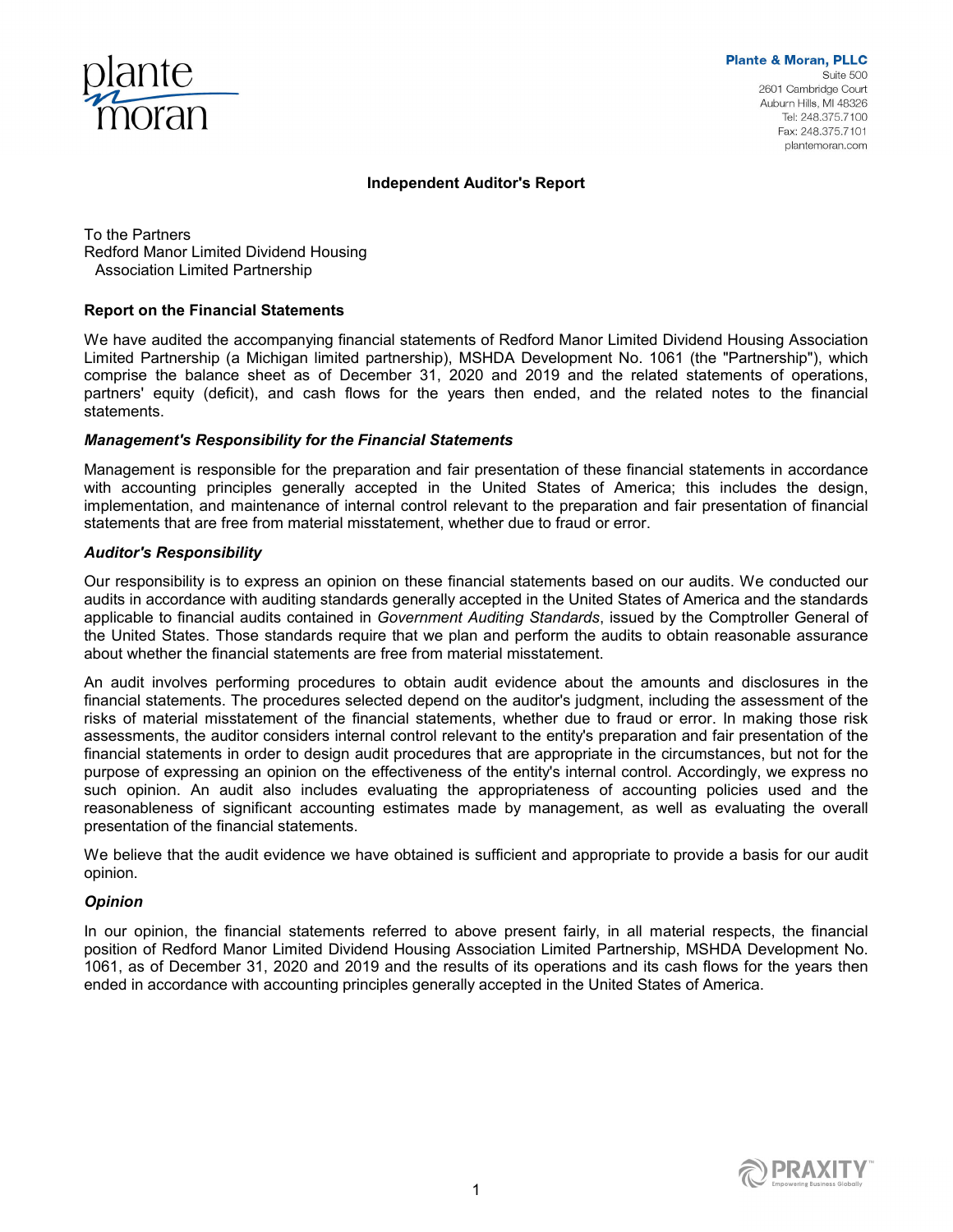To the Partners Redford Manor Limited Dividend Housing Association Limited Partnership

### **Other Reporting Required by** *Government Auditing Standards*

In accordance with *Government Auditing Standards*, we have also issued our report dated February 26, 2021 on our consideration of Redford Manor Limited Dividend Housing Association Limited Partnership's internal control over financial reporting and on our tests of its compliance with certain provisions of laws, regulations, contracts, grant agreements, and other matters. The purpose of that report is to describe the scope of our testing of internal control over financial reporting and compliance and the results of that testing, and not to provide an opinion on the internal control over financial reporting or on compliance. That report is an integral part of an audit performed in accordance with *Government Auditing Standards* in considering Redford Manor Limited Dividend Housing Association Limited Partnership's internal control over financial reporting and compliance.

Plante & Moran, PLLC

February 26, 2021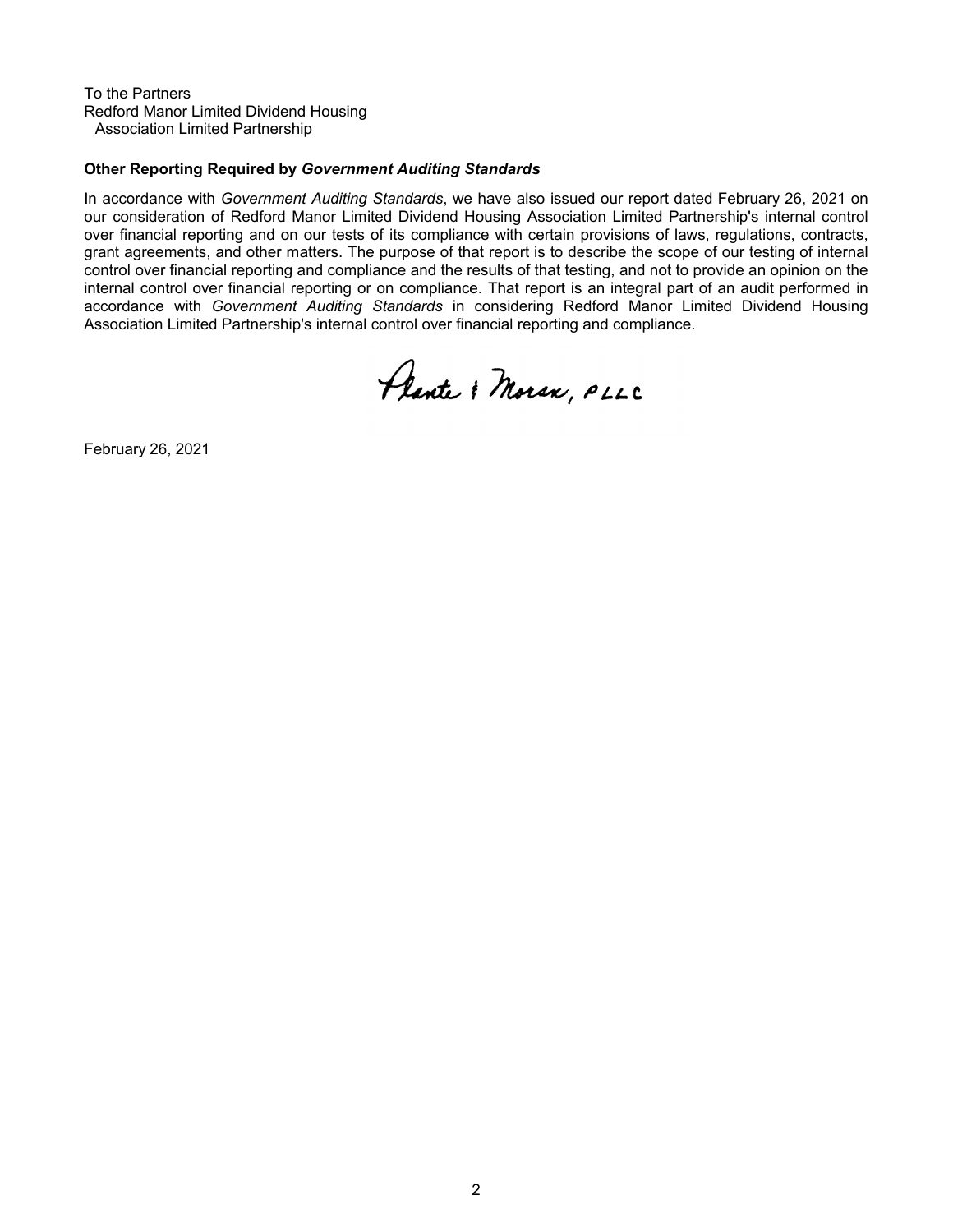# Balance Sheet

|                                                                  | December 31, 2020 and 2019 |                 |               |
|------------------------------------------------------------------|----------------------------|-----------------|---------------|
|                                                                  |                            | 2020            | 2019          |
| <b>Assets</b>                                                    |                            |                 |               |
| Cash - Operating                                                 | \$                         | 14,443 \$       | 5,799         |
| Accounts receivable:                                             |                            |                 |               |
| Other resident charges                                           |                            | 22,749          | 13,883        |
| Nonresidents                                                     |                            |                 | 8,322         |
| Prepaid expenses                                                 |                            | 43,652          | 29,928        |
| Escrows: (Note 3)                                                |                            |                 |               |
| Replacement reserve                                              |                            | 567,343         | 538,151       |
| Real estate taxes                                                |                            | 35,684          | 8,791         |
| Insurance                                                        |                            | 94              | 11,417        |
| Operating reserve                                                |                            | 2,951           | 2,881         |
| Operating assurance                                              |                            | 677,589         | 661,539       |
| Tenant security deposits accounts - Savings                      |                            | 17,791          | 30,997        |
| Investment in rental property - At cost:                         |                            |                 |               |
| Land                                                             |                            | 853,248         | 853,248       |
| Building and land improvements                                   |                            | 10,993,940      | 10,992,564    |
| <b>Equipment and fixtures</b>                                    |                            | 742,801         | 736,504       |
| Accumulated depreciation                                         |                            | (5,472,624)     | (5, 125, 025) |
| <b>Total assets</b>                                              | S                          | 8,499,661<br>\$ | 8,768,999     |
| <b>Liabilities and Partners' Deficit</b>                         |                            |                 |               |
|                                                                  |                            |                 |               |
| <b>Liabilities</b>                                               |                            |                 |               |
| Accounts payable - Operating                                     | \$                         | 24,773 \$       | 80,448        |
| Owner advances - Operating (Note 4)                              |                            | 224,561         | 233,109       |
| Accrued liabilities and other:                                   |                            |                 |               |
| Property taxes                                                   |                            | 54,598          | 27,537        |
| Mortgage interest (Note 5)                                       |                            | 909,197         | 864,522       |
| Payroll                                                          |                            | 7,824           | 5,810         |
| Other accrued liabilities - Operating                            |                            | 599             | 444           |
| Unearned rental income - Operating                               |                            | 9,097           | 6,300         |
| Tenant security deposits                                         |                            | 17,482          | 16,344        |
| Mortgage note payable - Net of deferred financing costs (Note 5) |                            | 8,899,191       | 9,142,496     |
| <b>Total liabilities</b>                                         |                            | 10,147,322      | 10,377,010    |
| <b>Partners' Deficit</b>                                         |                            | (1,647,661)     | (1,608,011)   |
| Total liabilities and partners' deficit                          | \$                         | 8,499,661 \$    | 8,768,999     |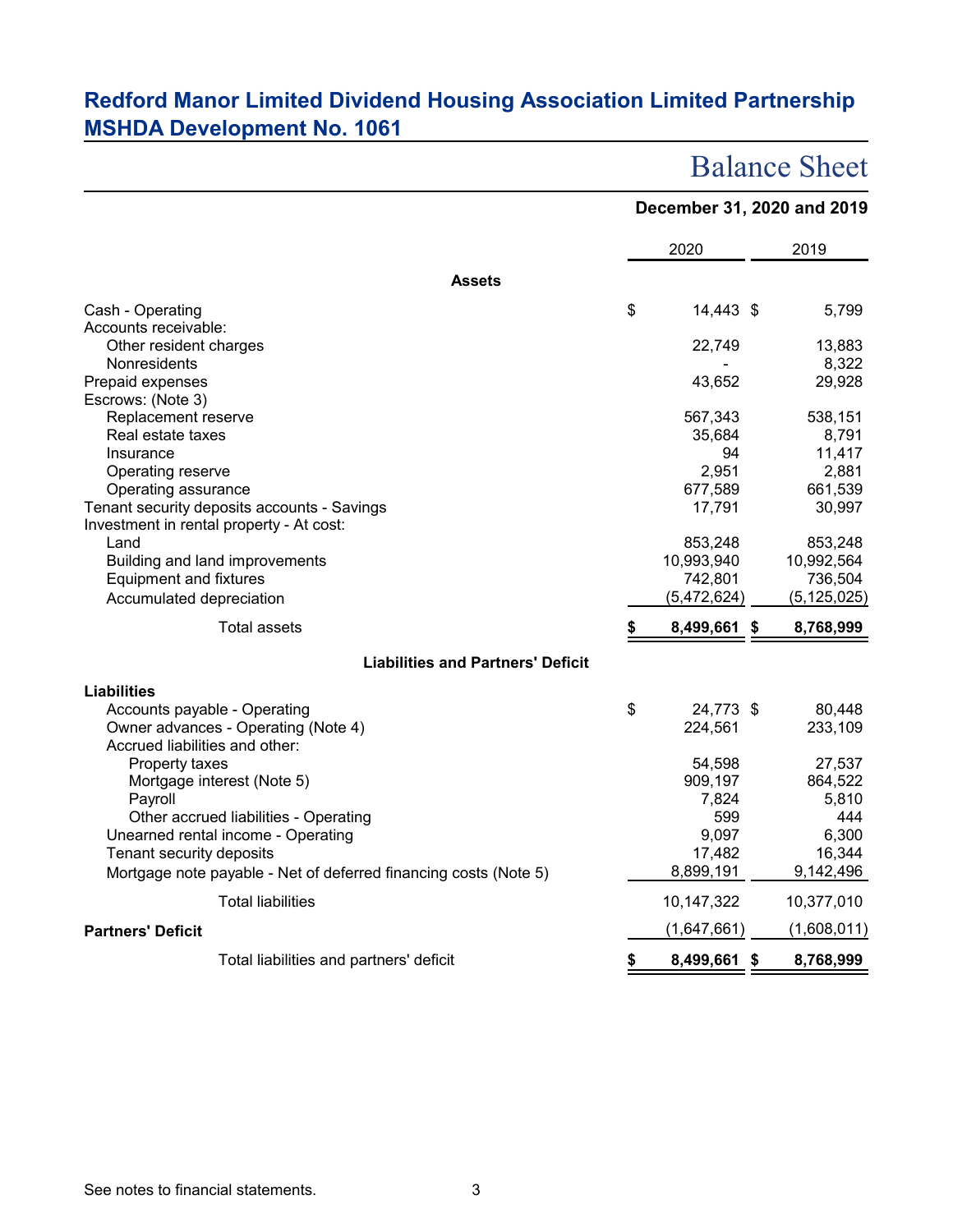# Statement of Operations

# **Years Ended December 31, 2020 and 2019**

|                                   | 2020                           | 2019                    |
|-----------------------------------|--------------------------------|-------------------------|
| Revenue                           |                                |                         |
| Rental income<br>Vacancy loss     | \$<br>1,457,472 \$<br>(76,089) | 1,436,863<br>(118, 956) |
| Loss to lease                     | (1,632)                        | (11,082)                |
| Net rental income                 | 1,379,751                      | 1,306,825               |
| Other income:                     |                                |                         |
| Interest income                   | 30,205                         | 38,157                  |
| Laundry income                    | 4,986                          | 2,731                   |
| Carport income                    | 14,653                         | 18,143                  |
| Other resident charges            | 23,210                         | 48,667                  |
| Total other income                | 73,054                         | 107,698                 |
| <b>Total revenue</b>              | 1,452,805                      | 1,414,523               |
| <b>Expenses</b>                   |                                |                         |
| Administrative expenses:          |                                |                         |
| Management fees (Note 4)          | 59,808                         | 59,028                  |
| Marketing:                        |                                |                         |
| Marketing payroll                 | 22,049                         | 18,855                  |
| Marketing - Other                 | 2,790                          | 6,654                   |
| Legal                             | 2,462                          | 735                     |
| Bad debt expense                  |                                | 25,020                  |
| Other administrative:             |                                |                         |
| Administrative payroll            | 74,405                         | 44,689                  |
| Payroll taxes                     | 12,568                         | 10,451                  |
| Telephone                         | 37,847                         | 42,047                  |
| Office                            | 2,053                          | 1,229                   |
| Auditing                          | 8,230                          | 14,730                  |
| Credit reports                    | 1,970                          | 1,932                   |
| Human services program            | 2,011                          | 1,523                   |
| Miscellaneous                     | 21,835                         | 25,883                  |
| <b>Utilities</b>                  | 105,357                        | 117,726                 |
| Operating and maintenance:        |                                |                         |
| Maintenance payroll<br>Janitorial | 46,291<br>30,656               | 47,258<br>35,375        |
| Grounds maintenance               | 14,840                         | 15,879                  |
| Repairs and maintenance           | 55,301                         | 72,599                  |
| Other operating expenses          | 38,284                         | 38,997                  |
| Other expenses:                   |                                |                         |
| <b>Taxes</b>                      | 27,061                         | 31,222                  |
| Interest expense                  | 511,295                        | 525,124                 |
| Insurance                         | 67,743                         | 66,368                  |
| Depreciation                      | 347,599                        | 338,895                 |
|                                   |                                |                         |
| <b>Total expenses</b>             | 1,492,455                      | 1,542,219               |
| <b>Net Loss</b>                   | $(39,650)$ \$                  | (127, 696)              |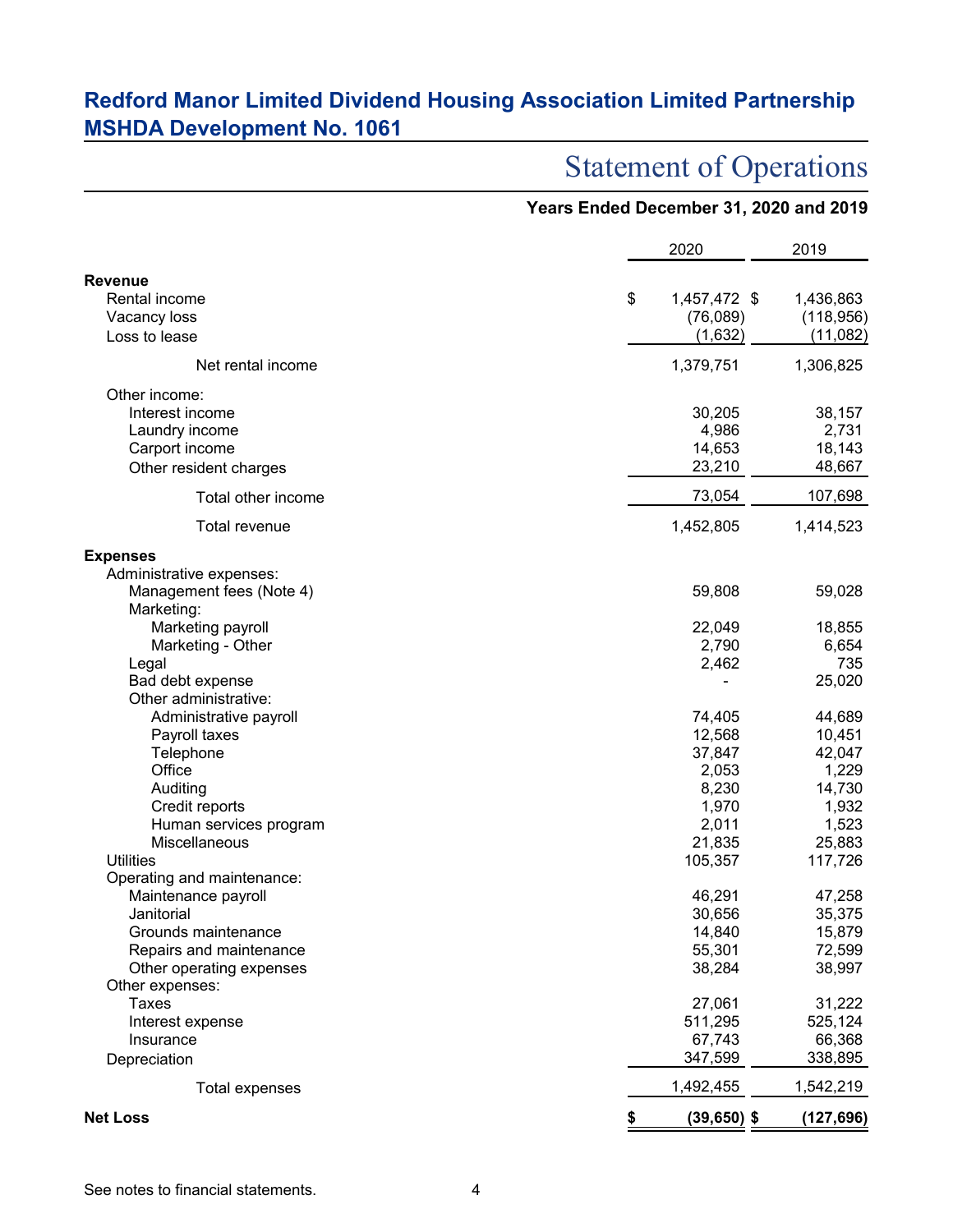# Statement of Partners' Equity (Deficit)

# **Years Ended December 31, 2020 and 2019**

|                                  |    | <b>General Partner</b> | Limited Partner  | Total       |
|----------------------------------|----|------------------------|------------------|-------------|
| <b>Balance</b> - January 1, 2019 | \$ | 212,538 \$             | $(1,692,853)$ \$ | (1,480,315) |
| Net loss                         |    | (13)                   | (127,683)        | (127,696)   |
| Balance - December 31, 2019      |    | 212,525                | (1,820,536)      | (1,608,011) |
| Net loss                         |    | (4)                    | (39,646)         | (39, 650)   |
| Balance - December 31, 2020      | S  | 212.521 \$             | $(1,860,182)$ \$ | (1,647,661) |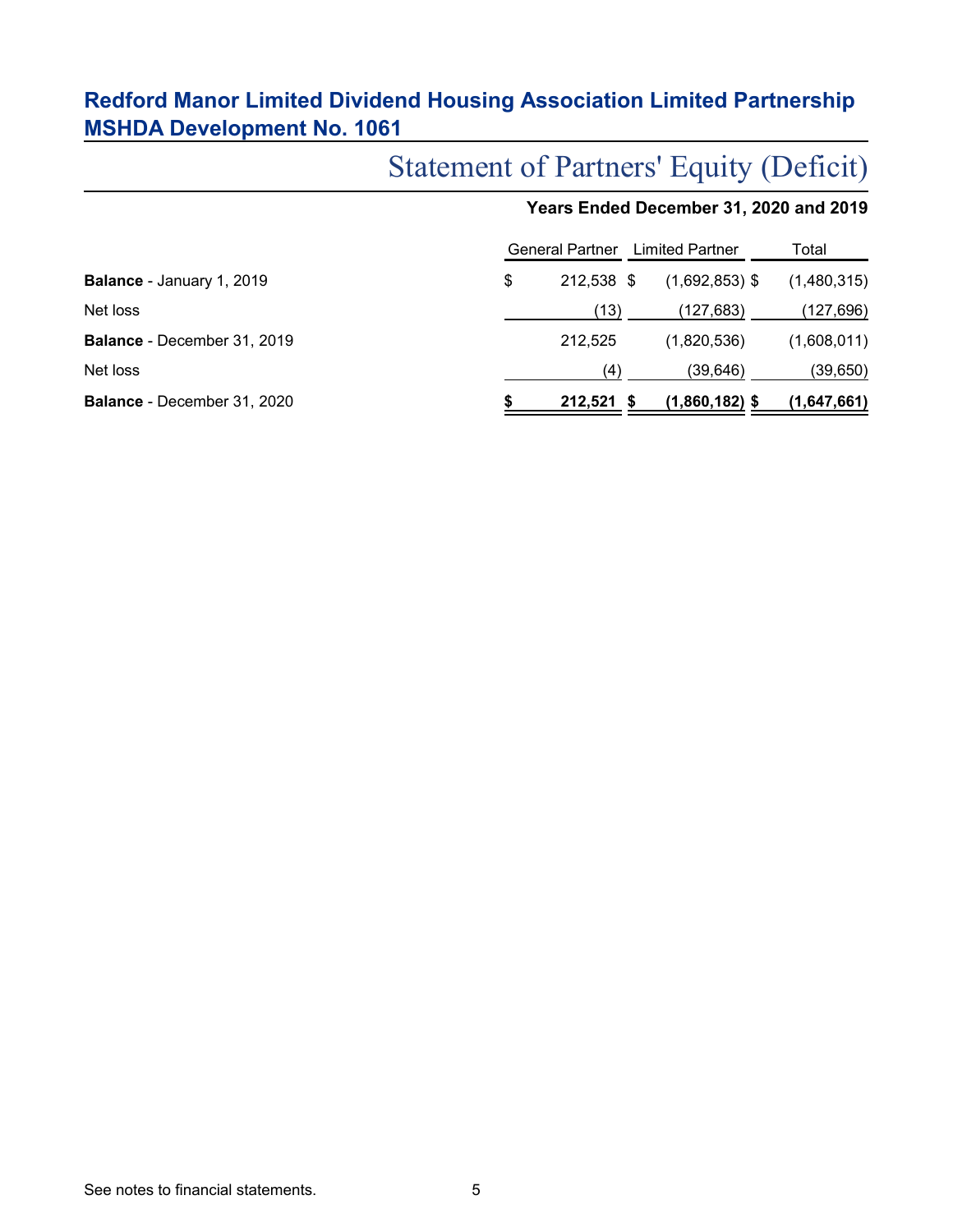# Statement of Cash Flows

|                                                                                               |                     | Years Ended December 31, 2020 and 2019 |  |
|-----------------------------------------------------------------------------------------------|---------------------|----------------------------------------|--|
|                                                                                               | 2020                | 2019                                   |  |
| <b>Cash Flows from Operating Activities</b>                                                   |                     |                                        |  |
| Net loss                                                                                      | \$<br>$(39,650)$ \$ | (127, 696)                             |  |
| Adjustments to reconcile net loss to net cash and restricted cash from                        |                     |                                        |  |
| operating activities:                                                                         |                     |                                        |  |
| Depreciation                                                                                  | 347,599             | 338,895                                |  |
| Bad debt expense<br>Interest expense from deferred financing costs                            |                     | 25,020<br>9,594                        |  |
| Changes in operating assets and liabilities that (used) provided cash<br>and restricted cash: | 9,343               |                                        |  |
| Resident accounts receivable                                                                  | (544)               | (17, 762)                              |  |
| Accrued interest                                                                              | 44,675              | 45,956                                 |  |
| Prepaid expenses and other                                                                    | (13, 724)           | (6,667)                                |  |
| Accrued and other liabilities                                                                 | (55, 675)           | 42,852                                 |  |
| Unearned rental income                                                                        | 2,797               | 679                                    |  |
| <b>Accrued liabilities</b>                                                                    | 29,230              | 3,776                                  |  |
| Security deposit liability                                                                    | 1,138               | 2,681                                  |  |
| Net cash and restricted cash provided by operating activities                                 | 325,189             | 317,328                                |  |
| <b>Cash Flows from Investing Activities</b>                                                   |                     |                                        |  |
| Investment in building improvements and equipment                                             | (7,673)             | (252, 936)                             |  |
| Escrows and reserve funding                                                                   | (60, 882)           | 133,919                                |  |
| Net cash and restricted cash used in investing activities                                     | (68, 555)           | (119, 017)                             |  |
| <b>Cash Flows from Financing Activities</b>                                                   |                     |                                        |  |
| Payments on mortgage note                                                                     | (252, 648)          | (240, 352)                             |  |
| Advances (to) from affiliates                                                                 | (8, 548)            | 11,011                                 |  |
| Net cash and restricted cash used in financing activities                                     | (261, 196)          | (229, 341)                             |  |
| Net Decrease in Cash and Restricted Cash                                                      | (4, 562)            | (31,030)                               |  |
| Cash and Restricted Cash - Beginning of year                                                  | 36,796              | 67,826                                 |  |
| Cash and Restricted Cash - End of year                                                        | \$<br>32,234 \$     | 36,796                                 |  |
| <b>Classification of Cash and Restricted Cash</b>                                             |                     |                                        |  |
| Operating                                                                                     | \$<br>14,443 \$     | 5.799                                  |  |
| Tenant security deposits accounts - Savings                                                   | 17,791              | 30,997                                 |  |
| Total cash and restricted cash                                                                | 32,234 \$           | 36,796                                 |  |
| Supplemental Cash Flow Information - Cash paid for interest                                   | \$<br>457,277 \$    | 469,574                                |  |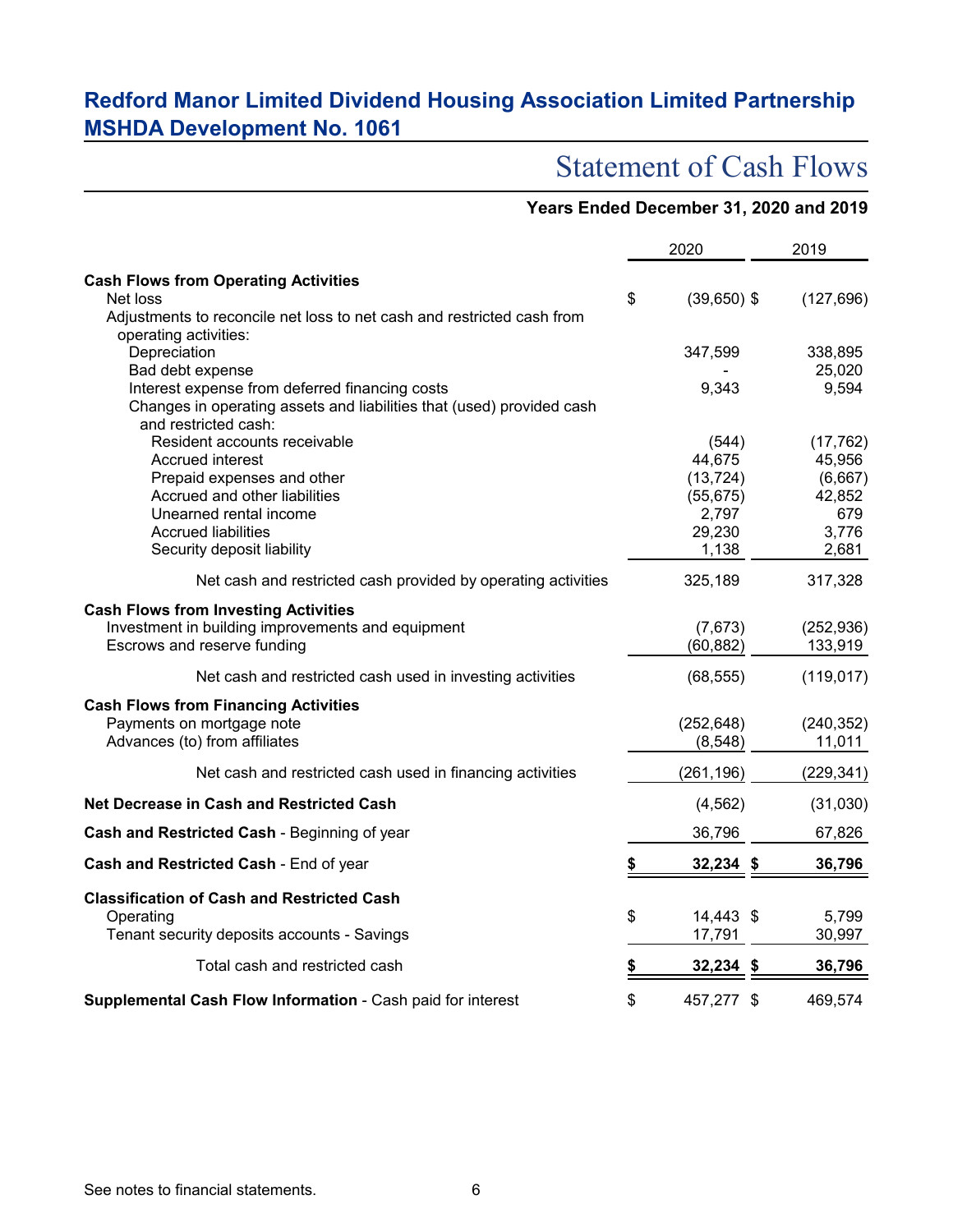# Notes to Financial Statements

# **December 31, 2020 and 2019**

# **Note 1 - Nature of Business**

Redford Manor Limited Dividend Housing Association Limited Partnership (the "Partnership") was formed as a limited partnership on April 16, 2003 under the laws of the Michigan Uniform Limited Partnership Act, as regulated by the Michigan State Housing Development Authority (MSHDA), for the purpose of constructing and operating a rental housing project. The project consists of 112 units located in Redford, Michigan and is currently operating under the name of Villa at Redford (the "Project").

Under the terms of the Regulatory Agreement executed in connection with obtaining the mortgage loan, MSHDA regulates rental rates and distributions to owners. The Regulatory Agreement contains requirements including operating policies, maintaining a reserve fund for replacement, maintaining an operating assurance escrow, and limiting distributions to partners.

The Project qualified for and was allocated low-income housing tax credit of \$1,593,250 by MSHDA on November 8, 2005 pursuant to Internal Revenue Code Section 42, which regulates the use of the Project as to occupant eligibility and unit gross rent, among other requirements. The Project must meet the provisions of these regulations during each of 20 consecutive years in order to remain qualified to receive the credit. In addition, the Partnership has executed an extended low-income housing agreement, which requires the utilization of the Project pursuant to Section 42 for a minimum of 35 years, even if the Partnership disposes of the Project.

# **Note 2 - Significant Accounting Policies**

### *Basis of Accounting*

The Partnership maintains its accounting records and prepares its financial statements on an accrual basis, which is in accordance with accounting principles generally accepted in the United States of America.

#### *Classification of Assets and Liabilities*

The financial affairs of the Partnership do not generally involve a business cycle. Accordingly, the classification of assets and liabilities between current and long term is not used.

# *Resident Accounts Receivable and Rental Income*

The resident accounts receivable are stated at net rent amounts. An allowance for doubtful accounts is established based on specific assessments of all invoices that remain unpaid following normal resident payment periods. All amounts deemed uncollectible are charged against the allowance for doubtful accounts in the period the determination is made. There was no allowance for doubtful accounts for the years ended December 31, 2020 and 2019.

The Partnership records apartment rentals at gross potential rent, as adjusted for vacancy loss, as prescribed by MSHDA. Rental value of vacancies is stated separately to present net rental income. Rental income is recognized when rentals become due. Rental payments received in advance are deferred until earned. All leases between the Partnership and the tenants of the property are operating leases.

### *Investment in Rental Property*

Rental property is recorded at cost. Depreciation is calculated using the straight-line and alternative bases for financial reporting purposes. Buildings and improvements are depreciated over 40 years using the straight-line basis, land improvements are depreciated over 20 years using the alternative basis, equipment is depreciated over 9 years using the alternative basis, and furniture and fixtures are depreciated over 5 years using the straight-line basis.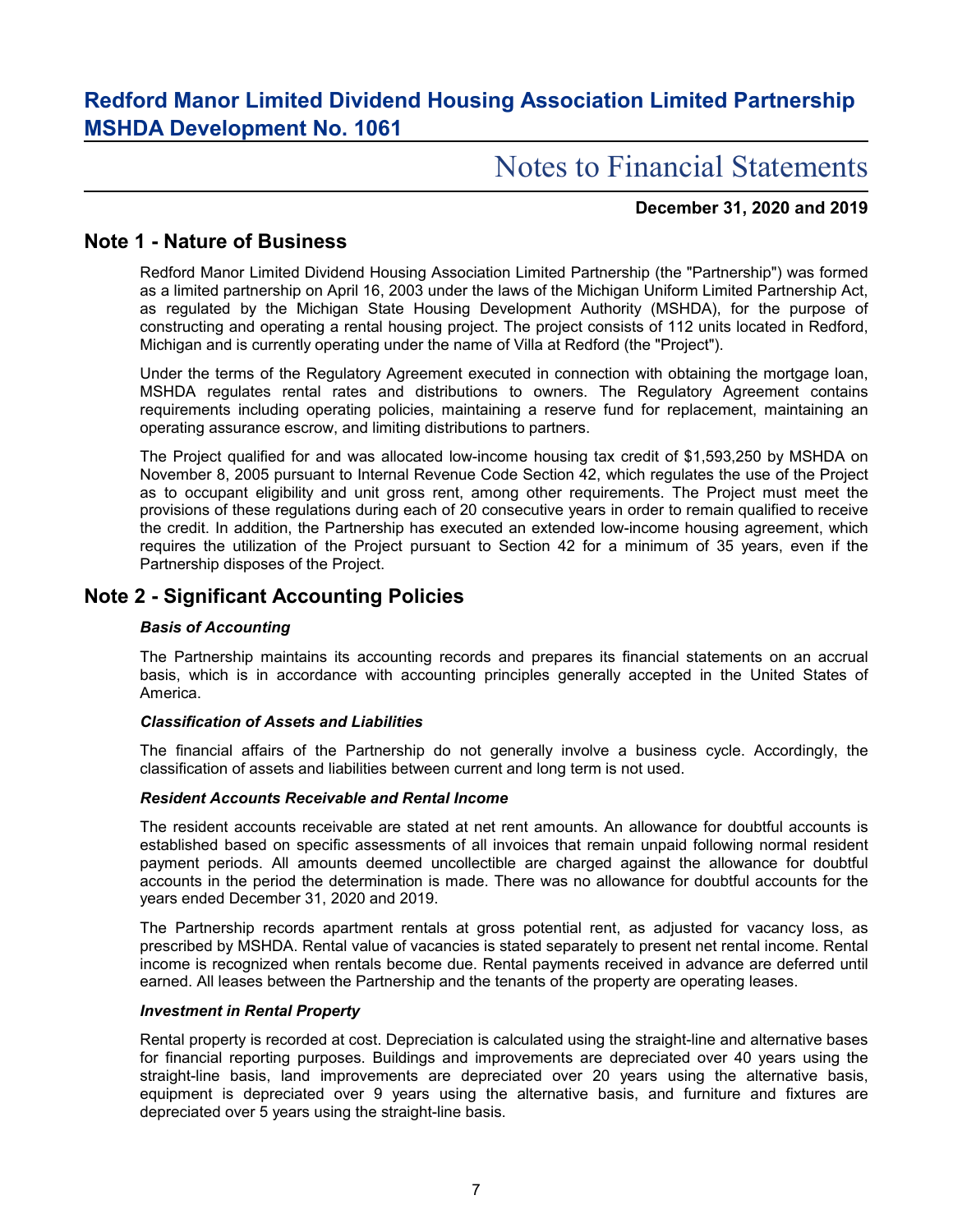# Notes to Financial Statements

## **December 31, 2020 and 2019**

# **Note 2 - Significant Accounting Policies (Continued)**

Depreciation expense was \$347,599 and \$338,895 for the years ended December 31, 2020 and 2019, respectively. For income tax purposes, accelerated methods are used. Maintenance, repairs, and renewals that do not involve any substantial betterments are charged to expense when incurred. Expenditures that increase the useful life of the property are capitalized.

### *Impairment of Assets*

The Partnership recognizes impairment of long-lived assets used in operations when indicators of impairment are present and the undiscounted cash flows estimated to be generated by those assets are less than the assets' carrying amount. No impairment of the Partnership's rental property has occurred.

### *Partnership Interests and Contributions*

As of December 31, 2020, the Partnership has one general partner, Redford Manor LLC (the "general partner"), which has a 0.01 percent interest, and one limited partner, Redford Manor LP, LLC (the "limited partner"), which has a 99.99 percent interest.

On December 31, 2019, there was a voluntary transfer of partnership interests. Michigan Capital Fund for Housing Limited Partnership VIII transferred its 99.99 percent interest in the Partnership to Redford Manor LP, LLC for a purchase price of \$409,000 paid by Redford Manor LP, LLC and transaction costs of \$20,700 covered by the general partner.

### *Partner Allocation of Profits, Losses, and Distributions*

Generally, profits and losses are allocated 0.01 percent to the general partner and 99.99 percent to the limited partner. Profits and losses arising from the sale, refinancing, or other disposition of all or substantially all of the Partnership's assets will be specially allocated as prioritized in the partnership agreement. Additionally, the partnership agreement provides for other instances in which special allocation of profits, losses, and distributions may be required. Cash flow, as defined by the partnership agreement, is allocated 50 percent to the general partner and 50 percent to the limited partner. Cash flow, as defined by the partnership agreement, is distributed as follows:

1. First, to the limited partner to the extent of any amount to which the limited partner is entitled to receive from cash flow as payment to satisfy any tax credit reduction payment

2. Second, to the developers to pay any unpaid and deferred development fee payable pursuant to the development agreement

3. Third, to the limited partner an investor service fee pursuant to the investor services agreement in an amount not to exceed \$5,000, which fee shall be paid annually but is noncumulative

4. Fourth, to the general partner a partnership management fee pursuant to the partnership management services agreement in an annual noncumulative amount not to exceed \$37,500

5. Fifth, 50 percent of the balance to the general partner as an incentive management fee pursuant to the incentive management fee agreement in an annual noncumulative amount not to exceed \$30,000

6. The remaining cash flow shall be distributed to the partners in accordance with the following percentages: general partner, 50 percent and limited partner, 50 percent.

### *Debt Issuance Costs*

Debt issuance costs were incurred by the Partnership in connection with obtaining the mortgage. These costs are recorded as a reduction in the recorded balance of the outstanding debt. The costs are amortized over the term of the related debt and reported as a component of interest expense.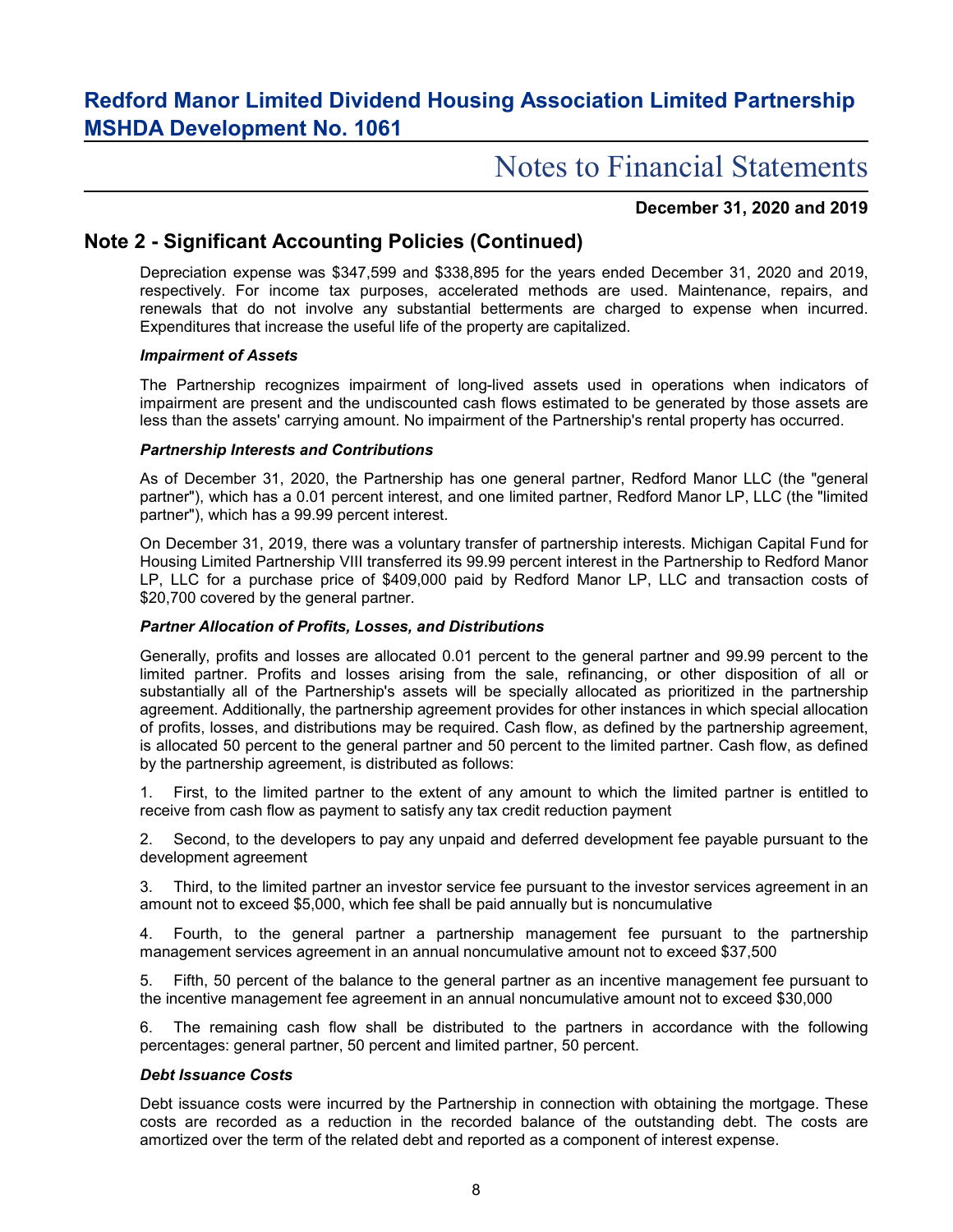# Notes to Financial Statements

## **December 31, 2020 and 2019**

# **Note 2 - Significant Accounting Policies (Continued)**

### *Income Taxes*

No provision has been made in the financial statements for income taxes because, as a partnership, all income and expenses are allocated to the partners for inclusion on their respective income tax returns.

### *Payment in Lieu of Taxes (PILOT)*

The Partnership is a participant in a tax abatement program providing for an assessed service charge in lieu of property taxes. The service charge is assessed annually at a fixed rate of \$20,000 in the initial year and an increase at a rate of 3 percent each year thereafter. The estimated service charge in lieu of taxes is recorded in the year paid.

### *Use of Estimates*

The preparation of financial statements in conformity with generally accepted accounting principles requires management to make estimates and assumptions that affect the reported amounts of assets and liabilities and disclosure of contingent assets and liabilities at the date of the financial statements and the reported amounts of revenue and expenses during the reporting period. Actual results could differ from those estimates.

#### *Other Reporting*

On March 11, 2020, the World Health Organization declared the outbreak of a respiratory disease caused by a new coronavirus a pandemic, now known as COVID-19. This outbreak has impacted millions of individuals worldwide and continues to have global impact on businesses and economies, and ultimate impact to the Partnership and its operations cannot be predicted. Management immediately responded to the outbreak with personal protective equipment purchases, additional sanitization procedures, limitations on visitors and outside contractors, and the postponing of certain capital projects. The Partnership has been able to maintain reasonably normal operating levels, and no permanent impairments have been recognized.

### *Subsequent Events*

The financial statements and related disclosures include evaluation of events up through and including February 26, 2021, which is the date the financial statements were available to be issued.

# **Note 3 - Escrows and Reserves**

Escrows for real estate taxes and insurance and replacement reserves and an operating assurance reserve are maintained under the control of the mortgagee for the benefit of the Project.

According to the Regulatory Agreement, the partnership-funded replacement reserve requirement shall be equal to one-twelfth of 1.831 percent of the gross annual potential rent. The balance in this reserve at December 31, 2020 and 2019 was \$567,343 and \$538,151, respectively.

According to the Regulatory Agreement, the Partnership was required to fund an operating assurance reserve equal to \$394,342 at the time of the initial disbursement of the mortgage proceeds. The reserve was funded as required. The Partnership must fund the operating reserve cash account annually from available surplus cash based on the priority of distribution, as outlined on Schedule I. The reserve balance was \$677,589 and \$661,539 at December 31, 2020 and 2019, respectively.

Insurance and tax escrows are maintained as required for payment of expenditures in accordance with the Regulatory Agreement. The balance in the insurance and tax escrows was \$35,778 and \$20,208 at December 31, 2020 and 2019, respectively. Escrows are maintained for the benefit of the Project. These escrowed funds are restricted as to their use based upon the applicable regulatory documents.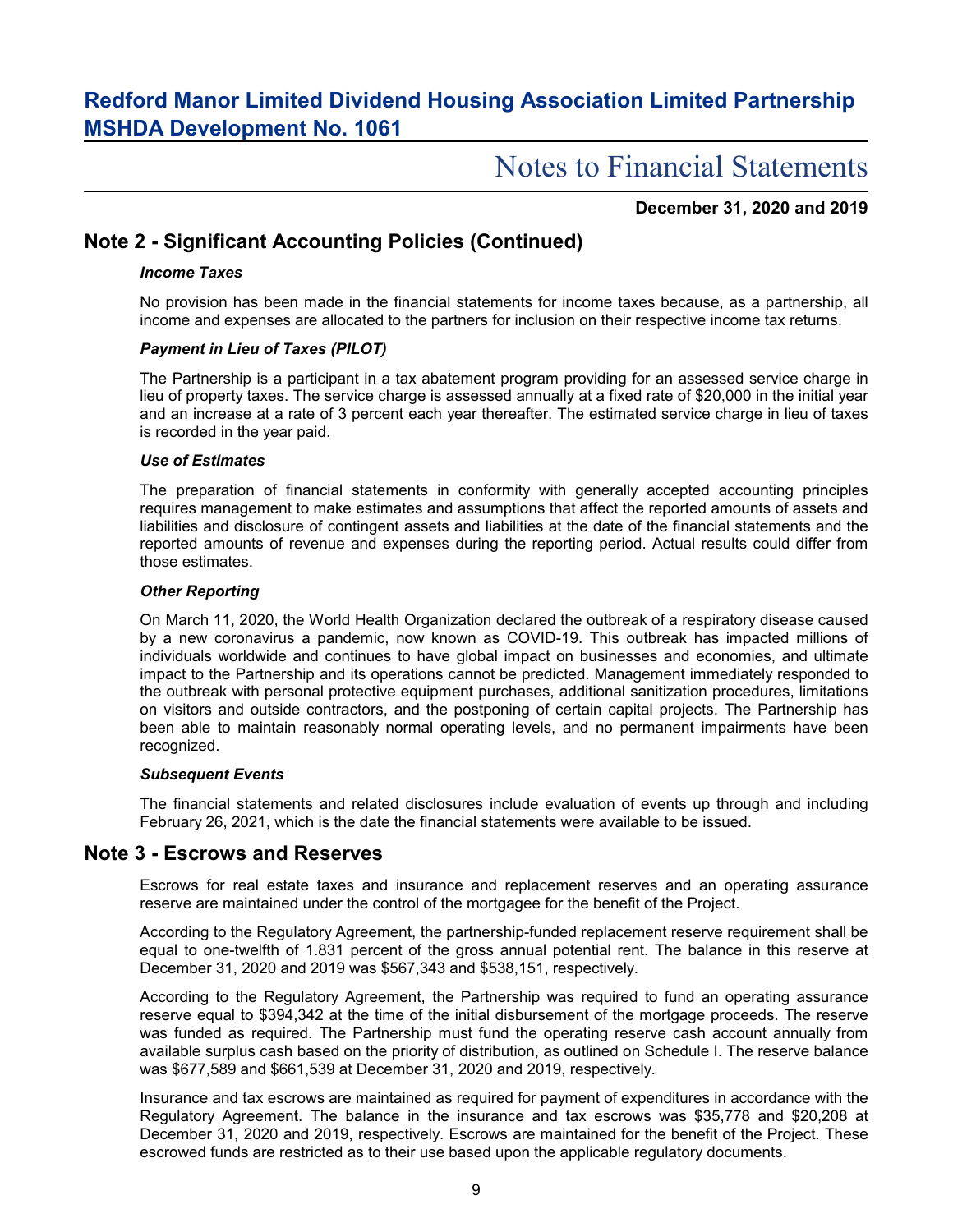# Notes to Financial Statements

# **December 31, 2020 and 2019**

# **Note 3 - Escrows and Reserves (Continued)**

It is MSHDA's position, under Michigan statute, that project cash surplus cannot be used to pay off the MSHDA mortgage, and, upon such payoff from other funds, MSHDA is entitled to any surplus cash, including reserves and escrows remaining at such time as is in excess of the maximum cash return allowable to the property owners set forth in the Regulatory Agreement at such time as the loan was consummated. The potential amount to be returned upon such an event cannot be determined, and, as such, no related amounts have been reflected in the financial statements.

# **Note 4 - Related Party Transactions**

### *Affiliate Advances*

Advances from affiliate consist of advances made by Presbyterian Villages of Michigan (PVM), an affiliate of the general partner and limited partner, to cover disbursements of the Partnership when the need arises due to lags in cash receipts. The amount outstanding at December 31, 2020 and 2019 was \$224,561 and \$233,109, respectively. In addition, during 2020 and 2019, the Partnership paid Presbyterian Villages of Michigan \$181,327 and \$155,470, respectively, for reimbursable payroll costs. These advances are noninterest bearing, unsecured, and due on demand.

### *Congregate Services*

Under the Regulatory Agreement, congregate services expenses may not be paid from the operations of the rental property. To the extent that congregate services income is inadequate to cover the related expenses, PVM is responsible for funding the difference. For the years ended December 31, 2020 and 2019, PVM was required to reimburse the property \$855 and \$1,297, respectively.

### *Developer Fees*

According to the development agreement, an affiliate of the general partner is entitled to a developer fee in the amount of \$1,500,000. Developer fees are payable for services rendered in negotiating, coordinating, and supervising the planning, architectural, engineering, and construction services necessary for construction of the Project. The developer fees are capitalized as part of the building and improvements and have been earned and recognized in accordance with the development fee agreement. During 2017, the general partner contributed funds to pay the remaining balance on the developer fee.

### *Property Management Fees*

In accordance with the property management agreement, the Partnership shall pay Presbyterian Villages of Michigan, an affiliate of the general partner and limited partner, an annual property management fee of \$534 and \$527 per unit per year for 2020 and 2019, respectively. Total property management fees incurred totaled \$59,808 and \$59,028 for the years ended December 31, 2020 and 2019, respectively. In accordance with MSHDA budget guidelines, the Partnership may also incur an annual premium management fee of \$82 in 2020 and \$81 in 2019 per unit, payable to Presbyterian Villages of Michigan. The Partnership must meet certain performance and liquidity factors in accordance with MSHDA guidelines for Presbyterian Villages of Michigan to earn this fee. The Partnership did not record any premium management fee expense for the year ended December 31, 2020.

### *Partnership Management Fee*

According to the partnership management service agreement, the Partnership shall pay the general partner an annual noncumulative partnership management fee of \$37,500, payable from cash flow, as defined in the partnership agreement. No amounts were incurred or accrued at December 31, 2020 and 2019.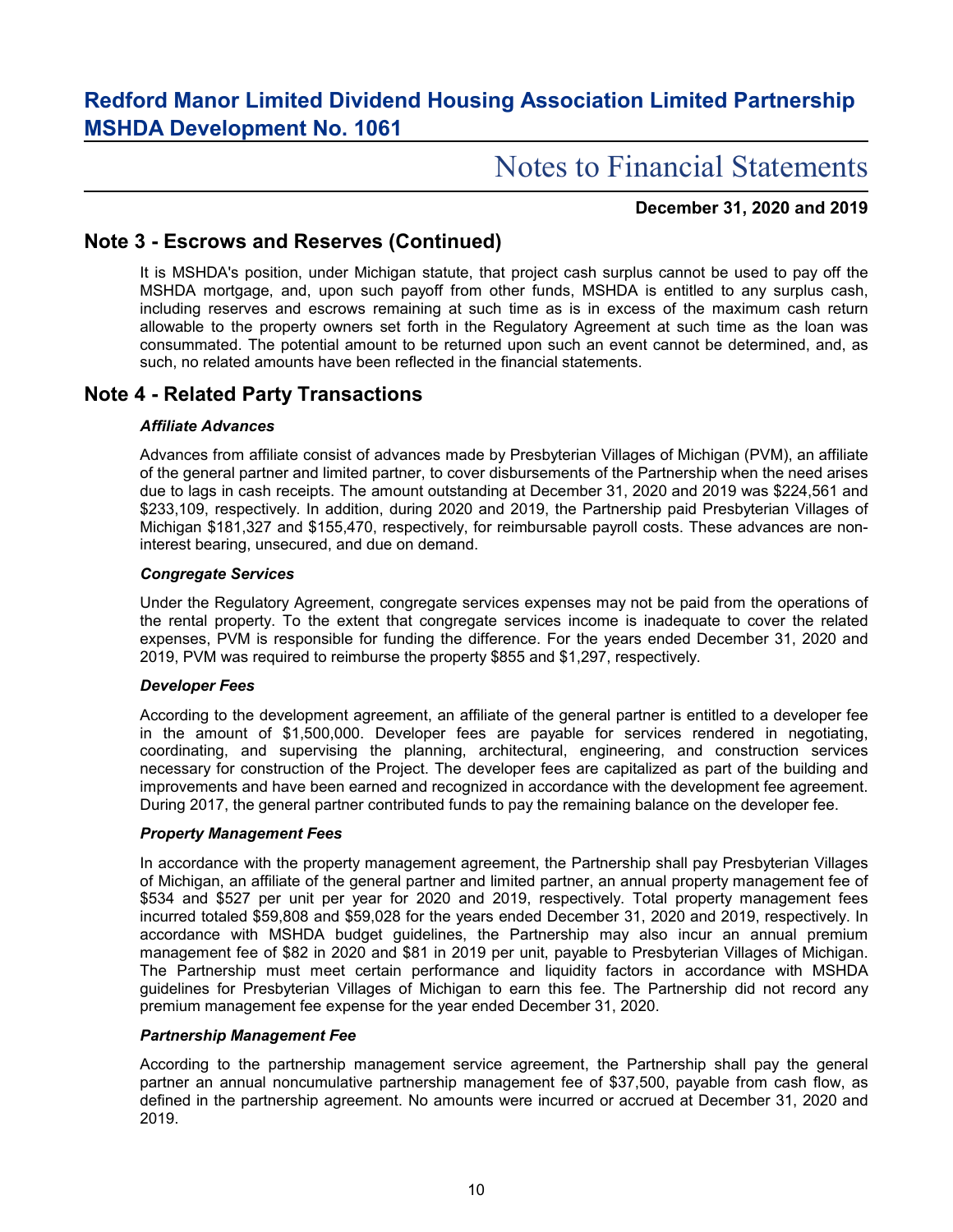# Notes to Financial Statements

## **December 31, 2020 and 2019**

# **Note 4 - Related Party Transactions (Continued)**

### *Investor Service Fees*

The Partnership shall pay the limited partner an annual noncumulative asset management fee of \$5,000, payable from cash flow, as defined in the partnership agreement. No amounts were incurred or accrued at December 31, 2020 and 2019.

#### *Incentive Management Fee*

According to the partnership agreement, the Partnership shall pay the general partner an annual noncumulative incentive management fee in an amount equal to 50 percent of the Partnership's remaining cash flow, not to exceed \$30,000. No amounts were incurred or accrued at December 31, 2020 and 2019.

The following is a summary of fees paid or accrued to related parties:

|                             | 2020                                                             |                                                           |                           |                                        |                             |              |          |                          |                            |
|-----------------------------|------------------------------------------------------------------|-----------------------------------------------------------|---------------------------|----------------------------------------|-----------------------------|--------------|----------|--------------------------|----------------------------|
| Name of<br>Related<br>Party | Relationship                                                     | <b>Brief Description of</b><br>Work/Services<br>Performed | General Ledger<br>Account | Partnership or<br>Operating<br>Account | Beginning<br>Balance        | Increase     | Decrease | Ending<br>Balance        | <b>Terms of Settlement</b> |
| <b>PVM</b>                  | General<br>partner<br>affiliate and<br>limited<br>partner        | Advances from affiliate Accounts                          | payable                   | Operating                              | $$233,109$ \$               |              | \$       | 8,548 \$224,561          | Current payable            |
| <b>PVM</b>                  | General<br>partner<br>affiliate and<br>limited<br>partner        | Property management<br>fees                               | Management<br>fee expense | Operating                              |                             | 59,808       |          |                          |                            |
|                             |                                                                  |                                                           |                           | 2019                                   |                             |              |          |                          |                            |
| Name of<br>Related<br>Party | Relationship                                                     | <b>Brief Description of</b><br>Work/Services<br>Performed | General Ledger<br>Account | Partnership or<br>Operating<br>Account | Beginning<br><b>Balance</b> | Increase     | Decrease | Ending<br><b>Balance</b> | <b>Terms of Settlement</b> |
| <b>PVM</b>                  | Affiliate of the<br>qeneral<br>partner and<br>limited<br>partner | Advances from affiliate Accounts                          | payable                   | Operating                              | \$222,098                   | $$11,011$ \$ |          | \$233,109                | Current payable            |
| <b>PVM</b>                  | Affiliate of the<br>qeneral<br>partner and<br>limited<br>partner | Property management<br>fees                               | Management<br>fee expense | Operating                              |                             | 59,028       |          |                          |                            |

# **Note 5 - Mortgage Note Payable - MSHDA**

The Partnership has a permanent mortgage note with MSHDA in the original amount of \$11,722,200. The balance payable was \$9,007,660 and \$9,260,308 at December 31, 2020 and 2019, respectively. The loan is evidenced by a mortgage note document and agreement and bears an annual effective interest rate of 5.5 percent. Monthly payments of interest only were payable until January 31, 2007. Principal and interest payments of \$59,161 at an interest rate of 5.0 percent began thereafter and are payable until the loan matures. The additional 0.5 percent interest will be deferred until maturity. Total deferred interest at December 31, 2020 and 2019 is \$871,665 and \$825,937, respectively, and is included in mortgage interest on the balance sheet. The loan matures on February 1, 2041. The loan is collateralized by real and personal property of the Project.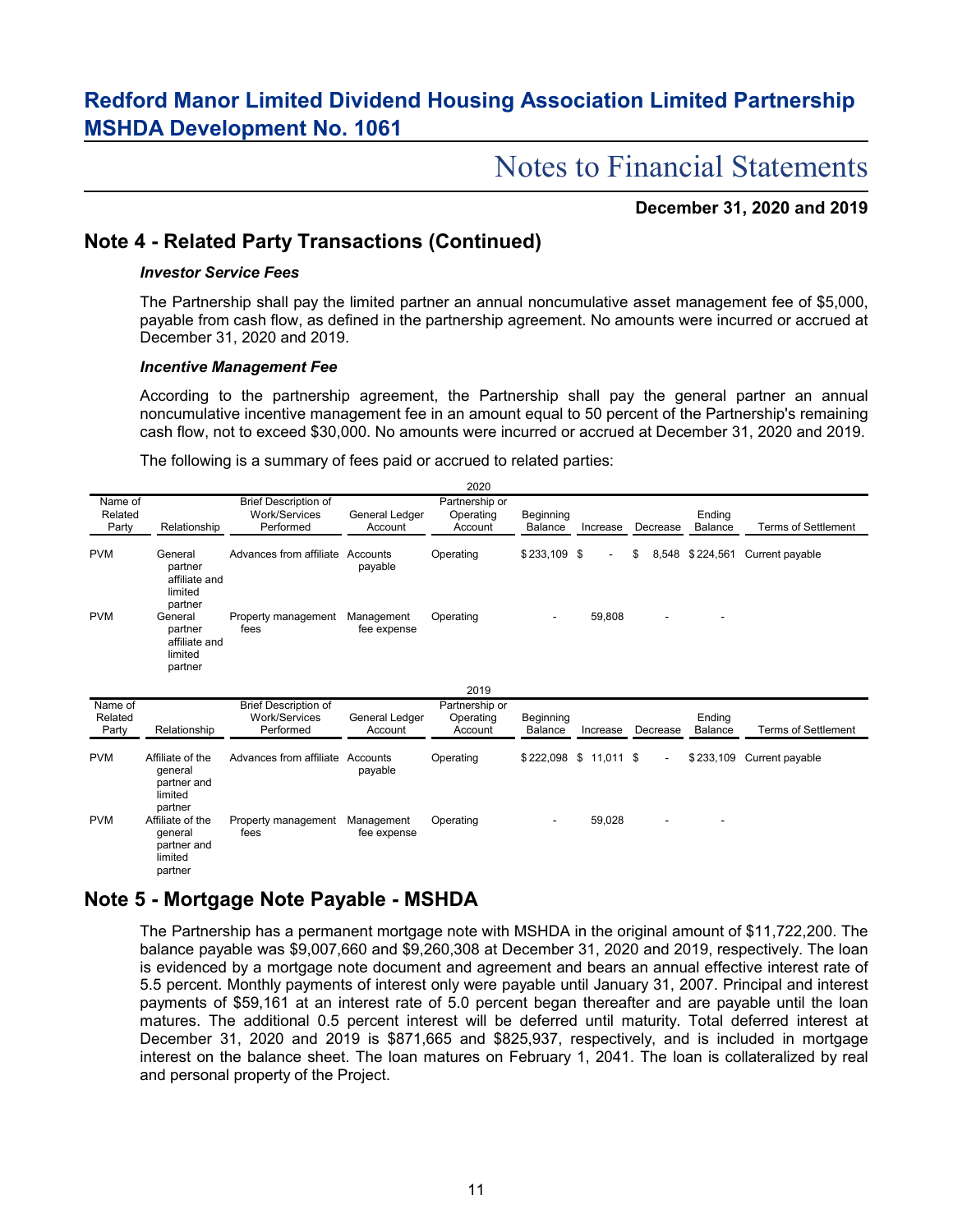# Notes to Financial Statements

## **December 31, 2020 and 2019**

# **Note 5 - Mortgage Note Payable - MSHDA (Continued)**

Mortgage costs of \$234,444 are shown net of the primary mortgage and amortized over the term of the mortgage loan using the effective interest method. Total accumulated amortization related to these costs is \$125,975 and \$116,632 at December 31, 2020 and 2019, respectively. Related amortization expense of \$9,343 and \$9,594 for the years ended December 31, 2020 and 2019, respectively, is included in interest expense on the statement of operations.

Minimum principal payments on the mortgage note payable to maturity as of December 31, 2020 are as follows:

| 2021            | \$<br>265,574 |
|-----------------|---------------|
| 2022            | 279,162       |
| 2023            | 293.444       |
| 2024            | 308.547       |
| 2025            | 324.238       |
| Thereafter      | 7.536.695     |
| Unamortized     |               |
| financing costs | (108, 469)    |
| Total           | 8.899.191     |
|                 |               |

# **Note 6 - Low-income Housing Tax Credit (Unaudited)**

The Partnership received an allocation of low-income housing tax credit in the total amount of \$1,593,250 to be allocated over a 10-year period. Prorated first-year credit of \$106,212 was claimed in 2005, and the full annual amount of \$159,325 was claimed in the years 2006-2014.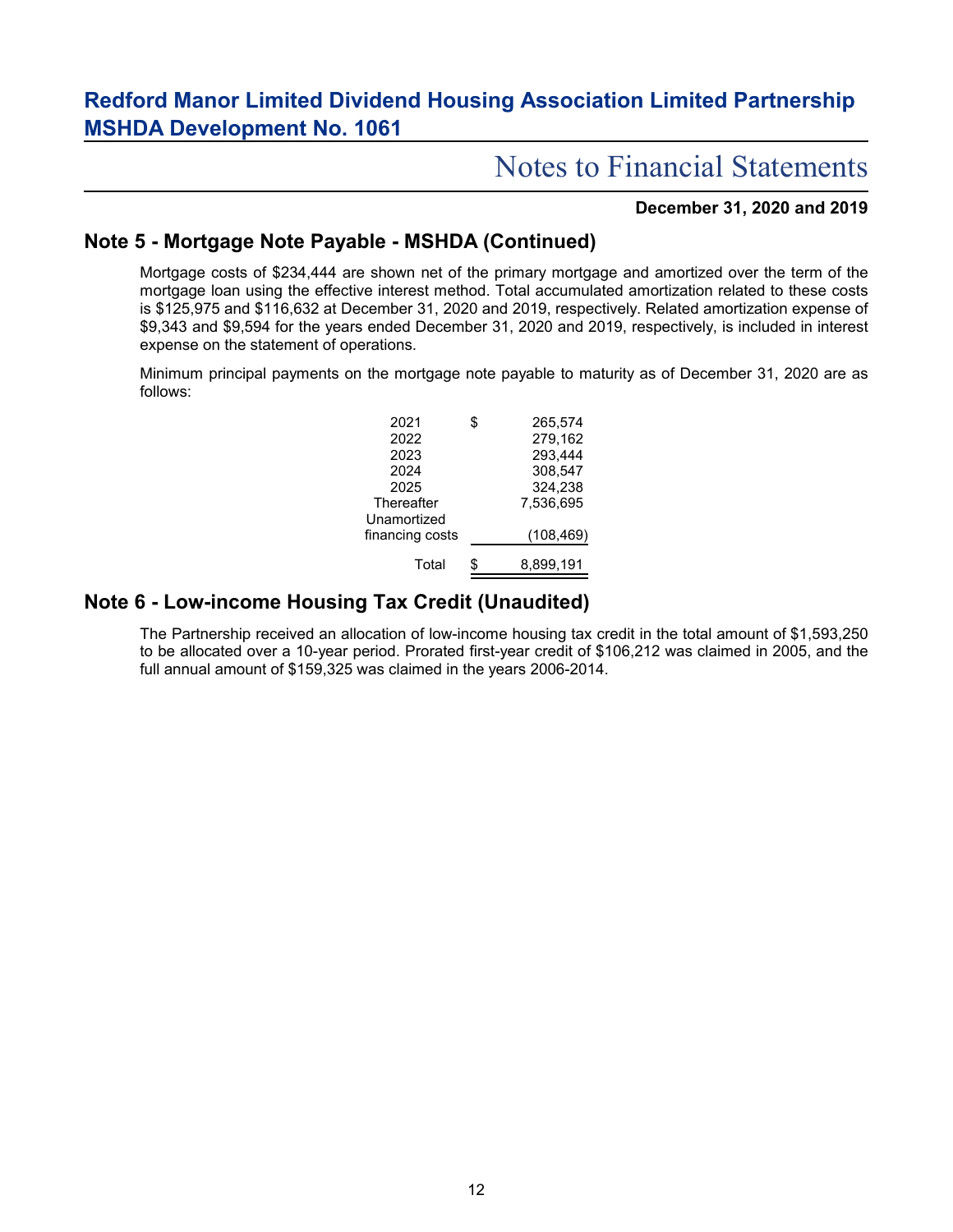# Additional Information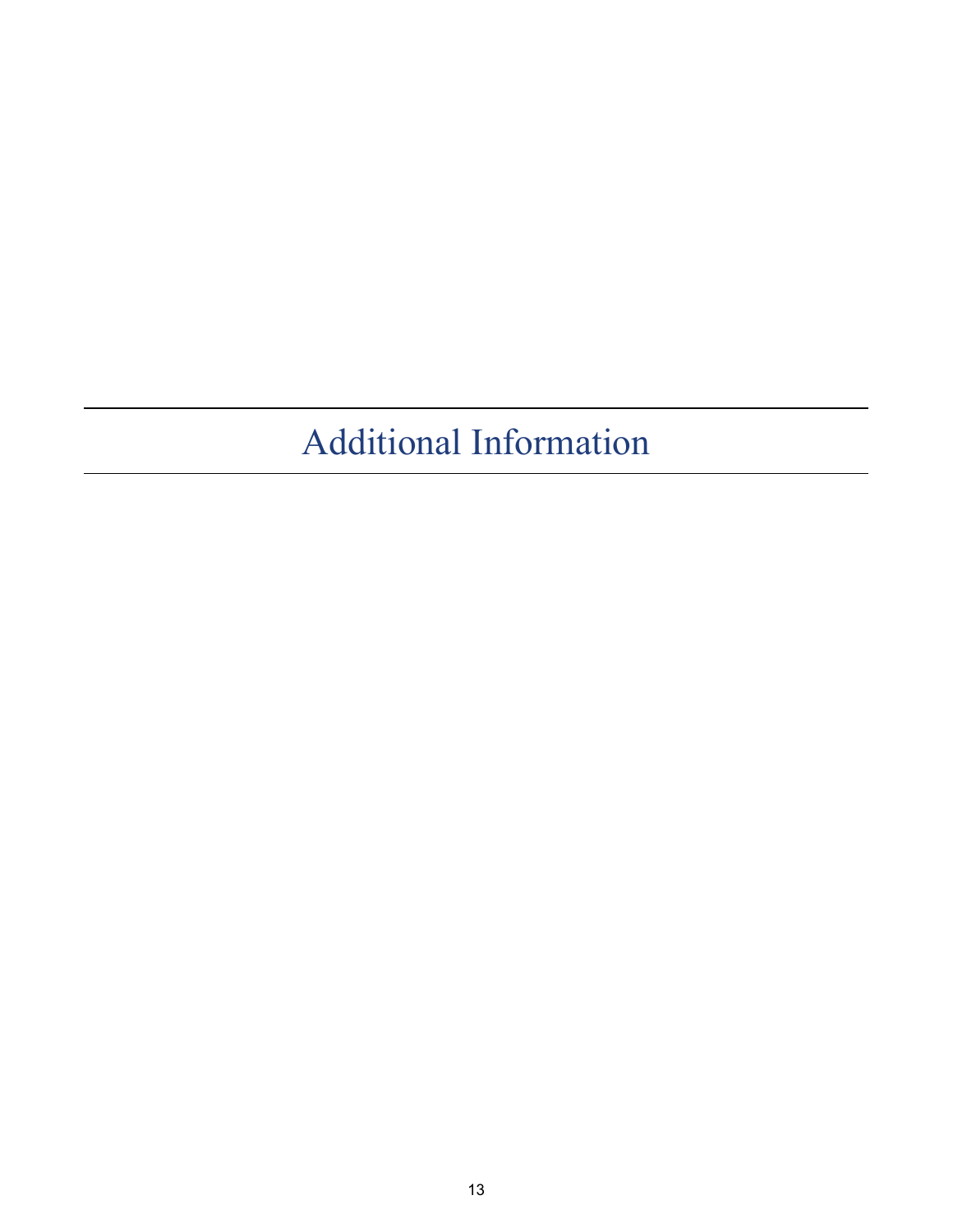

**Plante & Moran, PLLC** Suite 500 2601 Cambridge Court Auburn Hills, MI 48326 Tel: 248.375.7100 Fax: 248.375.7101 plantemoran.com

#### **Independent Auditor's Report on Additional Information**

To the Partners Redford Manor Limited Dividend Housing Association Limited Partnership

We have audited the financial statements of Redford Manor Limited Dividend Housing Association Limited Partnership as of and for the year ended December 31, 2020 and have issued our report thereon dated February 26, 2021, which contained an unmodified opinion on those financial statements. Our audit was performed for the purpose of forming an opinion on the basic financial statements taken as a whole. The additional information and MSHDA schedules on pages 15 through 19 are presented for the purpose of additional analysis and are not a required part of the basic financial statements. Such information is the responsibility of management and was derived from, and relates directly to, the underlying accounting and other records used to prepare the financial statements. The information has been subjected to the auditing procedures applied in the audit of the financial statements and certain additional procedures, including comparing and reconciling such information directly to the underlying accounting and other records used to prepare the financial statements or to the financial statements themselves, and other additional procedures in accordance with auditing standards generally accepted in the United States of America. In our opinion, the information is fairly stated in all material respects in relation to the financial statements as a whole.

Plante & Moran, PLLC

February 26, 2021

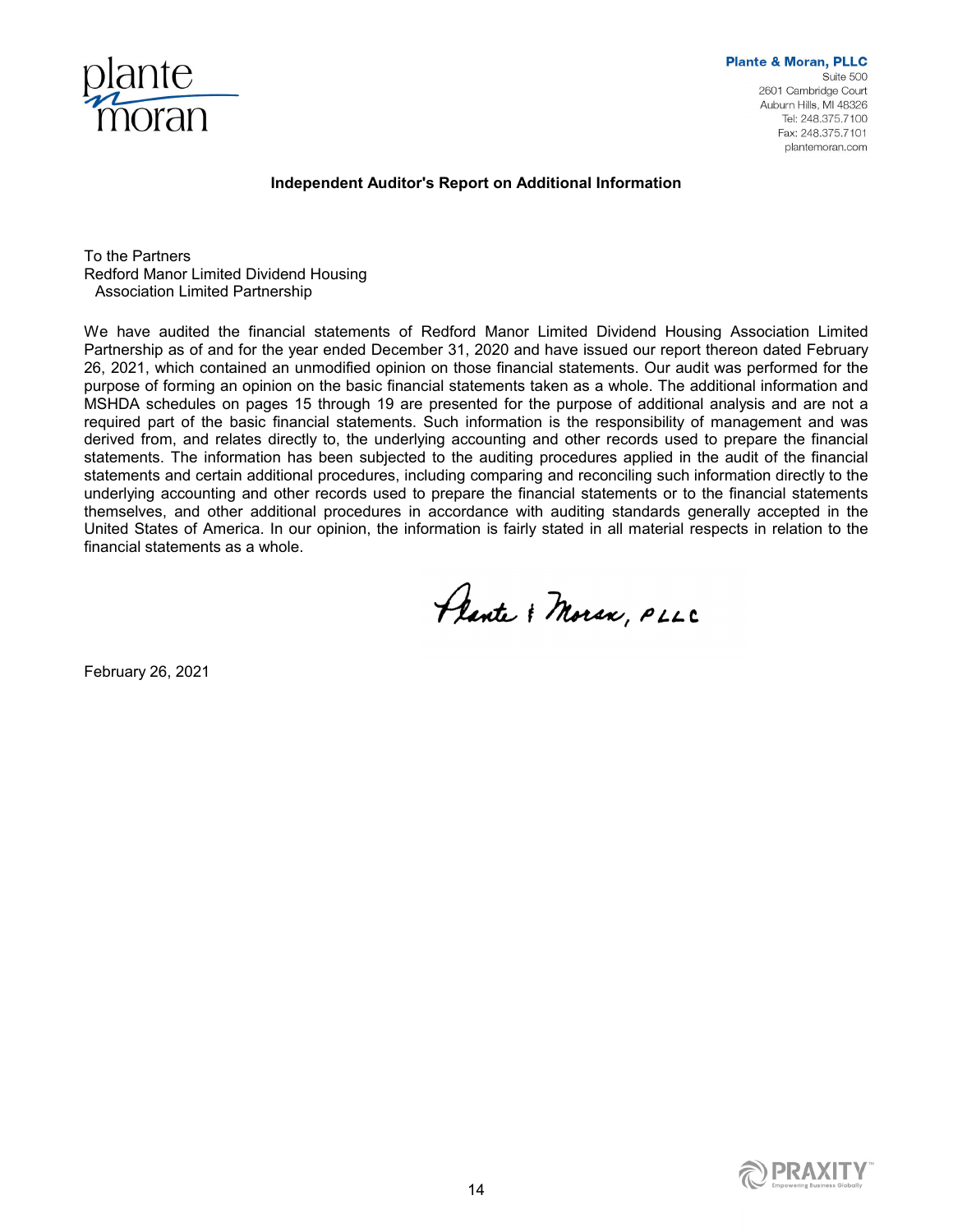# Schedule of Unadjusted Items

# **December 31, 2020**

|      | <b>Description of Variances</b> | Amount of Over<br>(Under)<br>Statement |
|------|---------------------------------|----------------------------------------|
| None |                                 | $\overline{\phantom{a}}$               |

15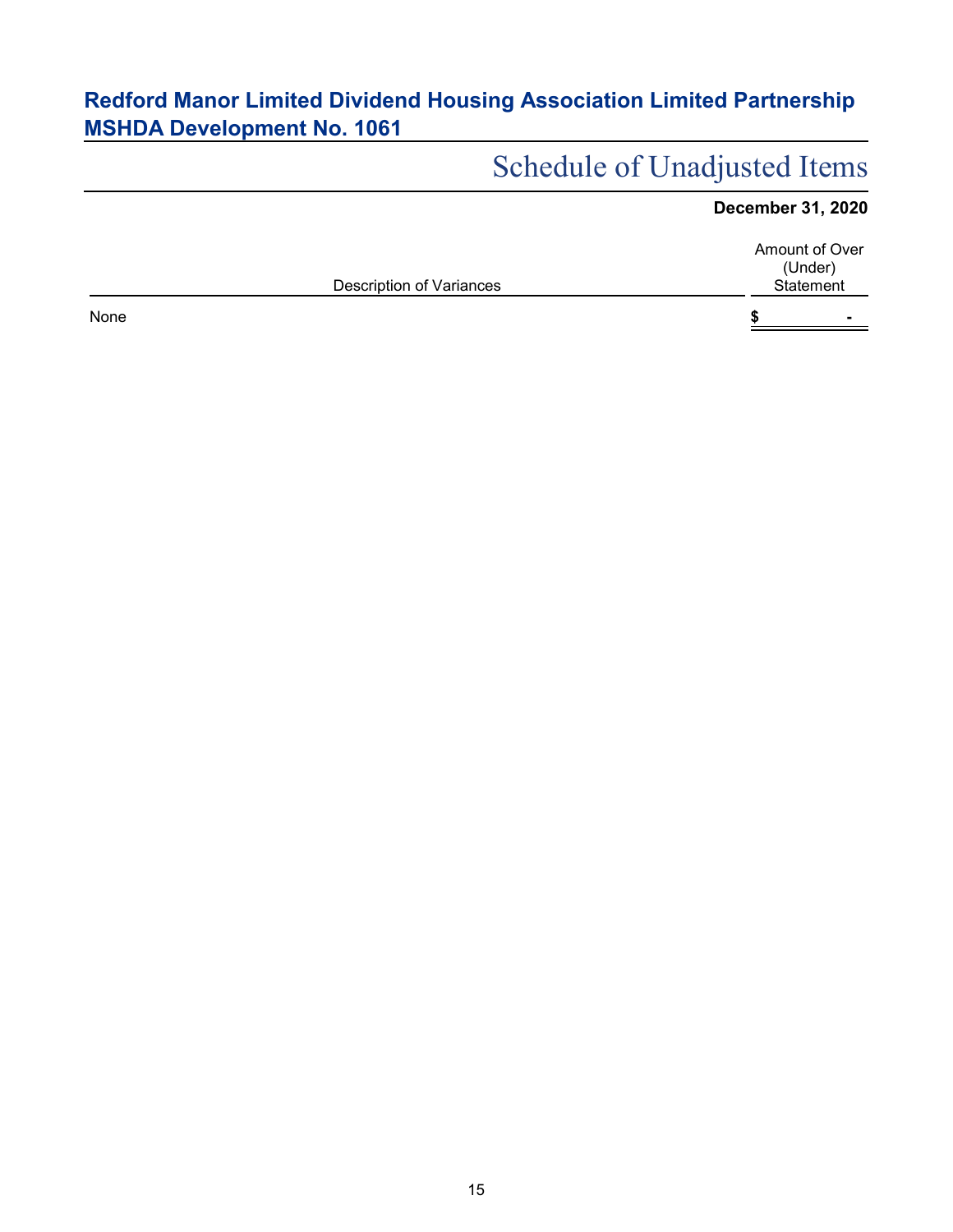# **REDFORD MANOR MSHDA NO. 1061**

**SCHEDULE I**

**FUNDS AVAILABLE FOR DISTRIBUTION**

**December 31, 2020**

| <b>SECTION 1</b> |                                                                                       |              |               |
|------------------|---------------------------------------------------------------------------------------|--------------|---------------|
| 1                | <b>Operating Cash</b>                                                                 | \$<br>14,443 |               |
| 2                | <b>MSHDA-Held Operating Reserve Account</b>                                           | 2,951        |               |
| 3                | <b>Other Non-Restricted Cash Reserve Accounts</b>                                     | -0-          |               |
| 4                | TOTAL AVAILABLE CASH (PER AUDIT) (ADD Lines 1 through Line 3)                         |              | \$<br>17,394  |
| <b>SECTION 2</b> |                                                                                       |              |               |
| ADD:             |                                                                                       |              |               |
| 5                | <b>Resident Rent Receivable</b>                                                       | \$<br>22,749 |               |
| 6                | <b>Other Resident Charges</b>                                                         | -0-          |               |
| 7                | <b>Non-Resident Receivable</b>                                                        | -0-          |               |
| 8                | <b>Unadjusted Items-Accounts Receivable</b>                                           | $-0-$        |               |
| 9                | <b>Subsidy Receivable</b>                                                             | $-0-$        |               |
| 10               | <b>Development Cost Escrow Interest</b>                                               | -0-          |               |
| 11               | <b>Tax/Insurance Escrow Surplus (Deficit)</b>                                         | (18, 884)    |               |
| 12               | <b>Escrow Draws Receivable</b>                                                        | -0-          |               |
| 13               | TOTAL ADDITIONS (ADD Lines 5 through Line 12)                                         |              | \$<br>3,865   |
| 14               | TOTAL CASH AND ADDITIONS (Line 4 PLUS Line 13)                                        |              | 21,259        |
| <b>SECTION 3</b> |                                                                                       |              |               |
| <b>DEDUCT:</b>   |                                                                                       |              |               |
| 15               | <b>Trade Accounts And Surcharges Payable, Accrued Expenses</b>                        |              |               |
|                  | Liabilities And Other Short-term Operating Liabilities                                | \$<br>33,196 |               |
| 16               | <b>Subsidy Payable</b>                                                                | -0-          |               |
| 17               | <b>Unadjusted Items-Liabilities</b>                                                   |              |               |
| 18               |                                                                                       | $-0-$        |               |
| 19               | Unused Authorized Section 236 Excess Income                                           | $-0-$        |               |
|                  | Unapproved Section 236 Excess Income Payable to HUD                                   | $-0-$        |               |
| 20               | Authorized Section 236 Excess Income Payable to HUD                                   | $-0-$        |               |
| 21               | Approved Undisbursed Limited Dividend (L.D.) Payments                                 | $-0-$        |               |
| 22               | <b>Prepaid Rent/Unearned Rental Income</b>                                            | 9,097        |               |
| 23               | Delinquent Mortgage Principal Payments or Deferred Mortgage                           |              |               |
|                  | <b>Principle Payment as a Result of Mortgage Workout</b>                              | -0-          |               |
| 24               | Delinquent Interest Payment or Deferred Mortgage Interest                             |              |               |
|                  | Payment as a Result of Mortgage Workout                                               | -0-          |               |
| 25               | R/R Deferrals, Delinquent MSHDA Loans/Grants                                          | $-0-$        |               |
| 26               | <b>Security Deposit Not Funded (Over Funded)</b>                                      | (309)        |               |
| 27<br>28         | <b>One Month's Gross Rent Potential</b><br>TOTAL DEDUCTIONS (ADD Lines 15 through 27) | 121,456      | \$<br>163,440 |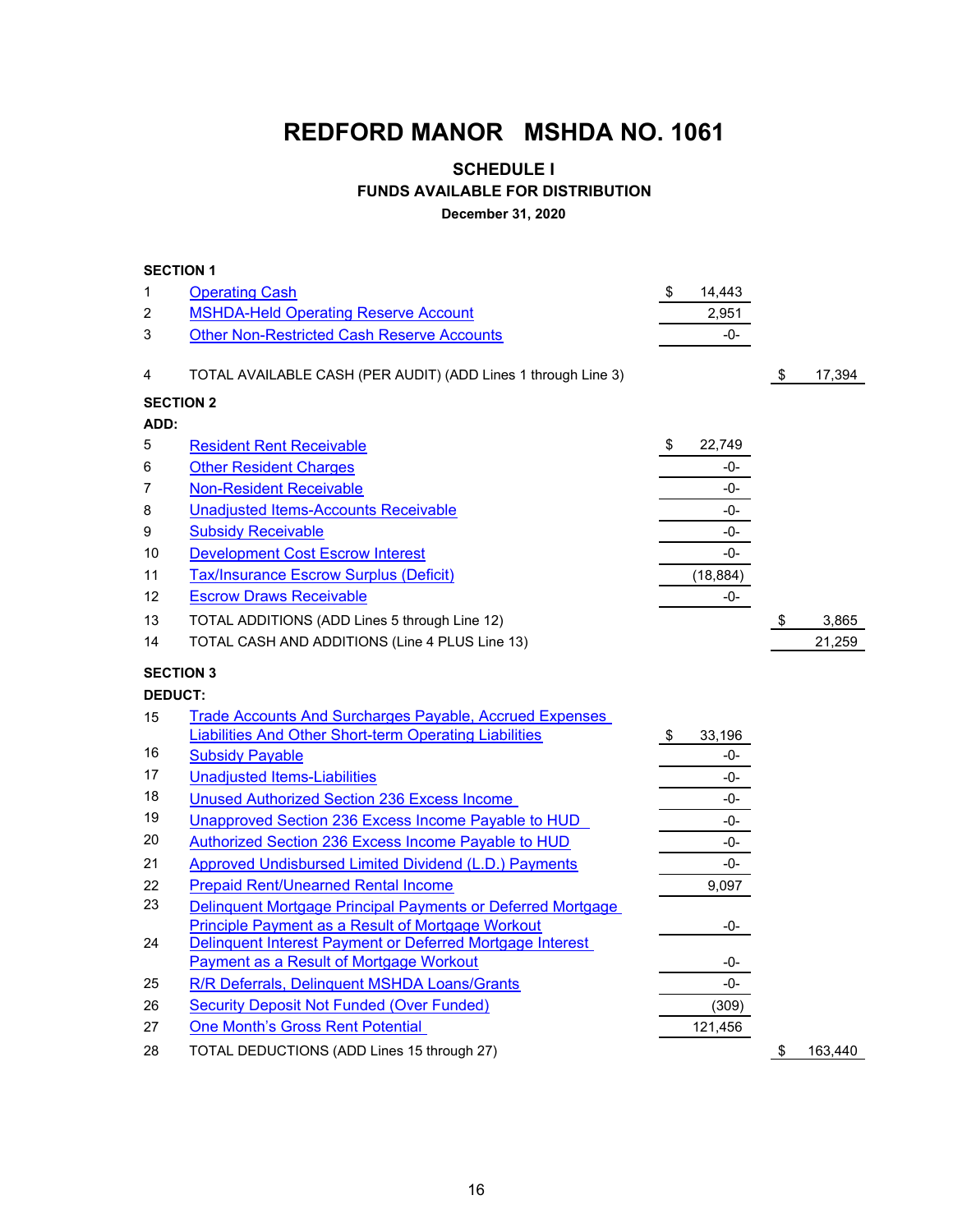| 29               | <b>SURPLUS FUNDS</b> (Line 14 MINUS Line 28). Insert the actual amount<br>even if it is negative.                                                                                                                                                                                                                                                                                                 |             | S. | (142, 181)            |
|------------------|---------------------------------------------------------------------------------------------------------------------------------------------------------------------------------------------------------------------------------------------------------------------------------------------------------------------------------------------------------------------------------------------------|-------------|----|-----------------------|
| <b>SECTION 4</b> |                                                                                                                                                                                                                                                                                                                                                                                                   |             |    |                       |
| 30               | <b>Replacement Reserve Needs</b>                                                                                                                                                                                                                                                                                                                                                                  | \$<br>-0-   |    |                       |
| 31               | Subtotal (Line 29 MINUS Line 30)                                                                                                                                                                                                                                                                                                                                                                  | (142, 181)  |    |                       |
| 32               | <b>Amenity Improvement/Deferred Maintenance Loan</b>                                                                                                                                                                                                                                                                                                                                              | $-0-$       |    |                       |
| 33               | Subtotal (Line 31 MINUS Line 32)                                                                                                                                                                                                                                                                                                                                                                  | (142, 181)  |    |                       |
| 34               | <b>Amount of Workout Repayment Obligations</b>                                                                                                                                                                                                                                                                                                                                                    | -0-         |    |                       |
| 35               | Subtotal (Line 33 MINUS Line 34)                                                                                                                                                                                                                                                                                                                                                                  | (142, 181)  |    |                       |
| 36               | Amount of MSHDA Subsidy Repayment Obligations                                                                                                                                                                                                                                                                                                                                                     | -0-         |    |                       |
| 37               | Subtotal (Line 35 MINUS Line 36)                                                                                                                                                                                                                                                                                                                                                                  | (142, 181)  |    |                       |
|                  | The following developments have additional surplus cash repayment<br>requirements as identified on Lines 38-41. All others go to Line 42.<br>Duvernay Park #1039<br>The Depot #971<br><b>Maplewood Manor #3180</b>                                                                                                                                                                                |             |    |                       |
| 38               | <b>DUVERNAY PARK - Surplus cash to be distributed to replacement</b><br>reserve. (Line 37 if positive, if negative enter -0-)                                                                                                                                                                                                                                                                     | -0-         |    |                       |
| 39               | THE DEPOT - Surplus cash to be distributed to deferred interest (25% of                                                                                                                                                                                                                                                                                                                           |             |    |                       |
|                  | Line 37, if negative enter -0-)                                                                                                                                                                                                                                                                                                                                                                   | -0-         |    |                       |
| 40               | MAPLEWOOD MANOR #3180 (25%) OR VILLAGE OF APPLEDORN                                                                                                                                                                                                                                                                                                                                               |             |    |                       |
|                  | #3539 (50%)- % of Outstanding Balance of Preservation Fund Loan                                                                                                                                                                                                                                                                                                                                   | -0-         |    |                       |
| 41               | <b>MAPLEWOOD MANOR #3180 OR VILLAGE OF APPLEDORN #3539 -</b>                                                                                                                                                                                                                                                                                                                                      |             |    |                       |
| 42               | Surplus cash to be distributed to Preservation Fund Loan (Less of Line<br>37 or Line 40, if Line 37 negative enter -0-)<br>SURPLUS FUNDS (LINE 37 MINUS LINES 38, 39 AND 41)<br>All properties with MSHDA HOME Loans complete Lines 43 and 44. All<br>others go to Line 45.                                                                                                                       | -0-         | \$ | (142, 181)            |
| <b>SECTION 5</b> |                                                                                                                                                                                                                                                                                                                                                                                                   |             |    |                       |
| 43<br>44         | Outstanding Balance of MSHDA HOME Loan<br>Amount to be Repart on Home Loan Enter 2070 Line 42, or in Line 42 is<br>negative enter -0-.<br>Lakewood Manor #924 is required to submit 60%<br>The following are NOT required to submit HOME loan payments from<br>surplus cash:<br>Gardenview Estates #3181<br>Orianna Ridge #1074<br>Research Park #300<br>Rosewood Park #1022<br>Rouge Woods #3223 | -0-         |    |                       |
|                  | The Depot #971                                                                                                                                                                                                                                                                                                                                                                                    | -0-         |    |                       |
| 45               | SURPLUS FUNDS AVAILABLE FOR DISTRIBUTION (LINE 42 MINUS                                                                                                                                                                                                                                                                                                                                           |             |    |                       |
| 46               | <b>LINE 44)</b><br><b>Current Years Maximum Potential L.D. Payment</b>                                                                                                                                                                                                                                                                                                                            |             | \$ | (142, 181)<br>312,795 |
|                  |                                                                                                                                                                                                                                                                                                                                                                                                   |             |    |                       |
| 47               | Subtotal (Line 45 MINUS Line 46)                                                                                                                                                                                                                                                                                                                                                                  |             |    | (454,976)             |
| 48<br>49         | Sum of Lines 2 and 10<br>OPERATING RESERVE CASH TO BE SUBMITTED TO MSHDA:                                                                                                                                                                                                                                                                                                                         | \$<br>2,951 |    |                       |
|                  | DEDUCT LINE 48 FROM LINE 47. If LINE 47 is negative, insert<br>"0".                                                                                                                                                                                                                                                                                                                               |             | \$ | -0-                   |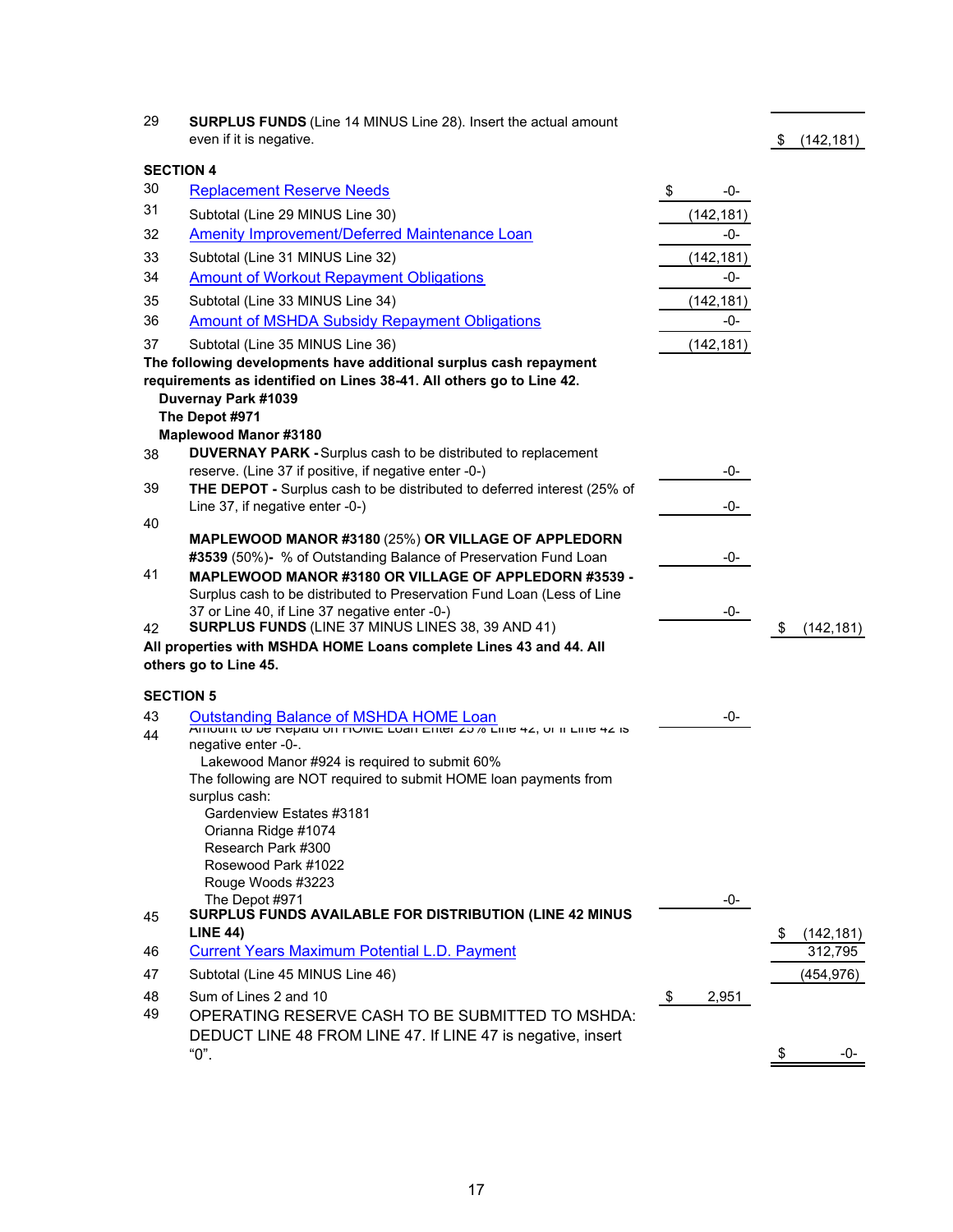#### **SUMMARY OF CHECKS AND/OR MSHDA-HELD RESERVE TRANSFERS DUE:**

### **A SEPARATE CHECK AND/OR MSHDA-HELD RESERVE TRANSFER REQUEST MUST BE SUBMITTED FOR EACH AMOUNT REPORTED ON LINES 50 THROUGH 59 WITHIN 120 DAYS AFTER THE DEVELOPMENT'S YEAR-END. PLEASE INDICATE THE PURPOSE ON EACH CHECK OR MSHDA-HELD RESERVE TRANSFER REQUEST. FAILURE TO COMPLY WITH THIS REQUEST WILL AFFECT THE MANAGEMENT AGENT'S ELIGIBILITY FOR PREMIUM MANAGEMENT FEES.**

| 50 | The amount from Line 11, if a deficit (Tax/Insurance Escrow)                                                           | 18,884    |
|----|------------------------------------------------------------------------------------------------------------------------|-----------|
| 51 | The lesser of Line 31 or Line 32-Amenity Improvement/Deferred<br>Maintenance Loan (If Line 31 is negative, insert "0") | -()-      |
| 52 | The lesser of Line 33 or Line 34-Workout Repayment Obligations (If Line<br>33 is negative, insert "0")                 | \$        |
| 53 | The lesser of Line 35 or Line 36-MSHDA Subsidy Repayment Obligations<br>(If Line 35 is negative, insert "0")           | -0-       |
| 54 | The amount from Line 44 (MSHDA HOME Loan)                                                                              | -0-       |
| 55 | The amount from Line 49 (Operating Reserve Cash)                                                                       | \$<br>-0- |
| 56 | The lesser or Line 29 or Line 30-Replacement Reserve Needs (If Line 29                                                 |           |
|    | is negative, insert "0").                                                                                              | -0-       |
| 57 | The amount from Line 38 (Replacement Reserve)                                                                          | -0-       |
| 58 | The amount from Line 39 (Deferred Interest)                                                                            | -0-       |
| 59 | The amount from Line 41 (Preservation Fund Loan)                                                                       | -0-       |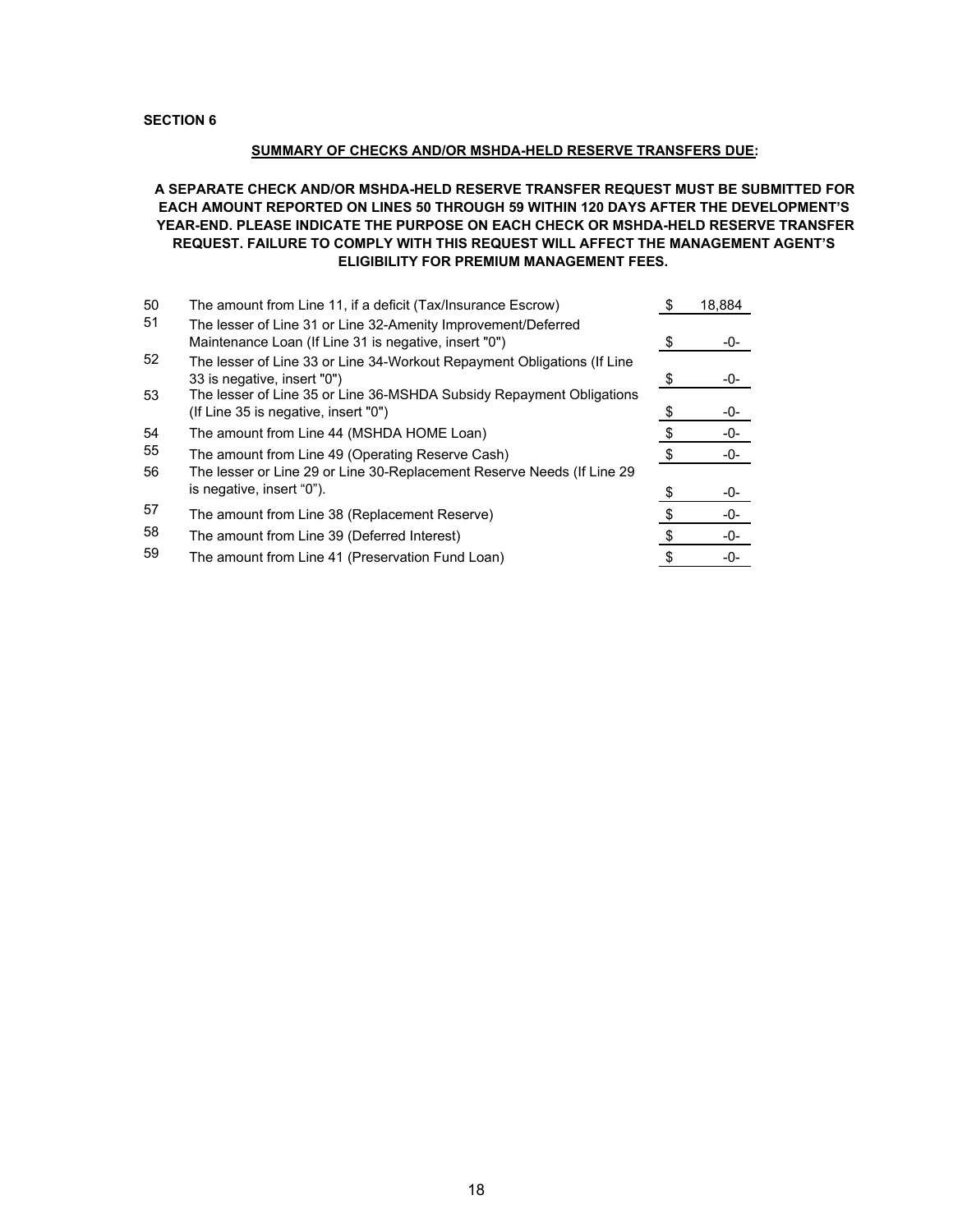# **REDFORD MANOR MSHDA NO.1061**

#### **SCHEDULE II FUNDS AVAILABLE FOR DISTRIBUTION December 31, 2020**

| 1.<br>1a.        | OWNER INITIAL EQUITY<br>SECTION 8/236 PRESERVATION |                   | 1,251,181<br>-0- |
|------------------|----------------------------------------------------|-------------------|------------------|
| 2.               | MAXIMUM L.D. PAYMENT:                              |                   | \$<br>312,795    |
| 3.               | <b>CUMULATIVE %</b>                                | 25%               | 312.795          |
| $\overline{4}$ . | NON-CUMULATIVE %                                   | $0\%$             | -0-              |
|                  | <b>CUT-OFF DATE:</b>                               | February 16, 2006 |                  |

5. SALE/PRESERVATION TRANSACTION CLOSING DATE:

| ъ.                                 | Ш.                                          | TII.           | IV.       | v.                   |
|------------------------------------|---------------------------------------------|----------------|-----------|----------------------|
| <b>YEAR OF</b><br><b>OPERATION</b> | <b>AVAILABLE FOR</b><br><b>DISTRIBUTION</b> | POTENTIAL L.D. | L.D. PAID | <b>CARRY FORWARD</b> |
| 2006                               | 99,561                                      | 131,220        |           | 131,220              |
| 2007                               | 182,238                                     | 162,654        | 0         | 293,874              |
| 2008                               | 24,605                                      | 175,165        | 0         | 469,039              |
| 2009                               | 79,519                                      | 187,677        | 0         | 656,716              |
| 2010                               | 51,025                                      | 200,189        | 0         | 856,905              |
| 2011                               | 32,154                                      | 212,701        | 0         | 1,069,606            |
| 2012                               | 26,519                                      | 225,213        | 32,154    | 1,262,665            |
| 2013                               | 22,739                                      | 237,724        | 26,519    | 1,473,870            |
| 2014                               | (7, 850)                                    | 250,326        | 15,127    | 1,709,069            |
| 2015                               | (90, 520)                                   | 262,748        | 0         | 1,971,817            |
| 2016                               | (121, 076)                                  | 275,260        | 0         | 2,247,077            |
| 2017                               | (120, 583)                                  | 287,772        | 0         | 2,534,849            |
| 2018                               | (82, 453)                                   | 300,283        | 0         | 2,835,132            |
| 2019                               | (177, 242)                                  | 312,795        | 0         | 3,147,927            |
| 2020                               | (142, 181)                                  | 312,795        | 0         | 3,460,722            |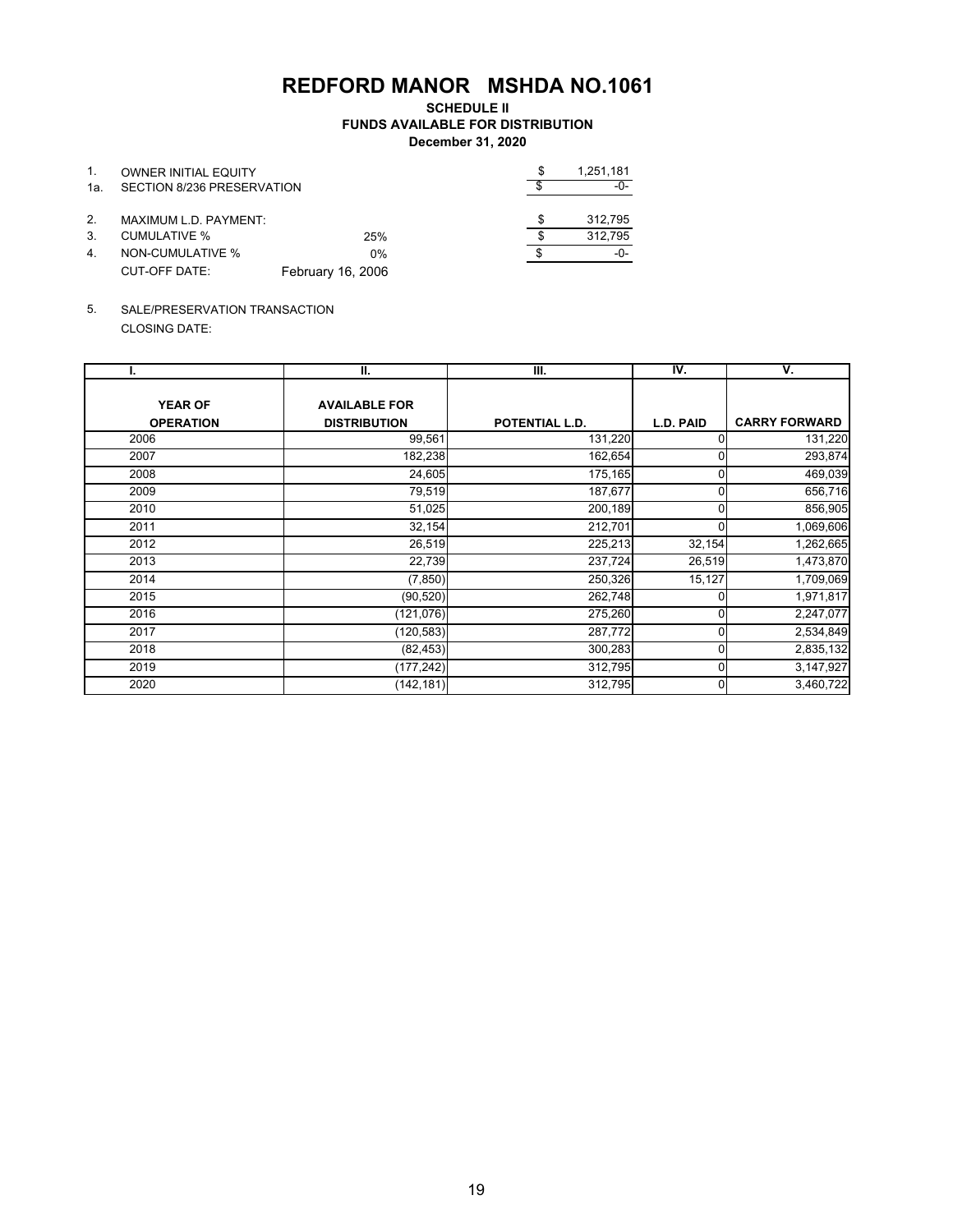Report on Internal Control Over Financial Reporting and on Compliance and Other Matters Based on an Audit of Financial Statements Performed in Accordance with *Government Auditing Standards*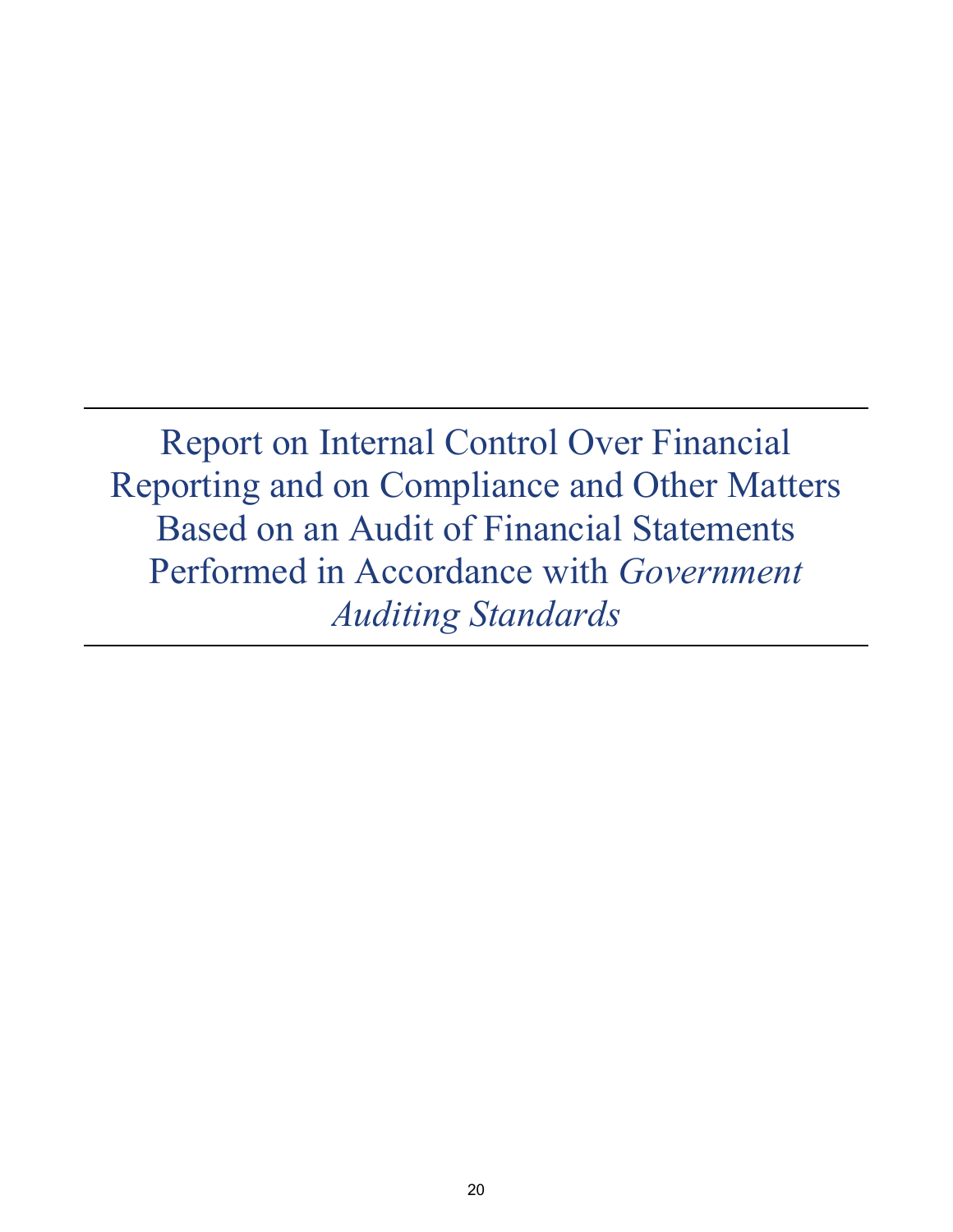

Report on Internal Control Over Financial Reporting and on Compliance and Other Matters Based on an Audit of Financial Statements Performed in Accordance with *Government Auditing Standards*

### **Independent Auditor's Report**

To Management and the Partners Redford Manor Limited Dividend Housing Association Limited Partnership

We have audited, in accordance with auditing standards generally accepted in the United States of America and the standards applicable to financial audits contained in *Government Auditing Standards* issued by the Comptroller General of the United States, the financial statements of Redford Manor Limited Dividend Housing Association Limited Partnership, MSHDA Development No. 1061 (the "Partnership"), which comprise the balance sheet as of December 31, 2020 and the related statements of operations, partners' equity (deficit), and cash flows for the year then ended, and the related notes to the financial statements and have issued our report thereon dated February 26, 2021.

### **Internal Control Over Financial Reporting**

In planning and performing our audit of the financial statements, we considered the Partnership's internal control over financial reporting (internal control) as a basis for designing audit procedures that are appropriate in the circumstances for the purpose of expressing our opinion on the financial statements, but not for the purpose of expressing an opinion on the effectiveness of the Partnership's internal control. Accordingly, we do not express an opinion on the effectiveness of the Partnership's internal control.

A deficiency in internal control exists when the design or operation of a control does not allow management or employees, in the normal course of performing their assigned functions, to prevent, or detect and correct, misstatements on a timely basis. A material weakness is a deficiency, or a combination of deficiencies, in internal control such that there is a reasonable possibility that a material misstatement of the Partnership's financial statements will not be prevented, or detected and corrected, on a timely basis. A significant deficiency is a deficiency, or a combination of deficiencies, in internal control that is less severe than a material weakness, yet important enough to merit attention by those charged with governance.

Our consideration of internal control was for the limited purpose described in the first paragraph of this section and was not designed to identify all deficiencies in internal control that might be material weaknesses or significant deficiencies. Given these limitations, during our audit we did not identify any deficiencies in internal control that we consider to be material weaknesses. However, material weaknesses may exist that have not been identified.

### **Compliance and Other Matters**

As part of obtaining reasonable assurance about whether the Partnership's financial statements are free from material misstatement, we performed tests of its compliance with certain provisions of laws, regulations, contracts, and grant agreements, including compliance with specific provisions of the MSHDA Regulatory Agreement, MSHDA directives, and MSHDA Multifamily Audit Guidelines, noncompliance with which could have a direct and material effect on the financial statements. However, providing an opinion on compliance with those provisions was not an objective of our audit, and, accordingly, we do not express such an opinion. The results of our tests disclosed no instances of noncompliance or other matters that are required to be reported under *Government Auditing Standards.* 

We have compared the December 31, 2020 monthly income and expense (MIE) report submitted to MSHDA with balances in the financial statements for the year ended December 31, 2020, audited by us and covered by our report dated February 26, 2021. The account balances set forth therein are in material agreement (defined by MSHDA as differences not exceeding 10 percent and \$3,000), except as noted below.